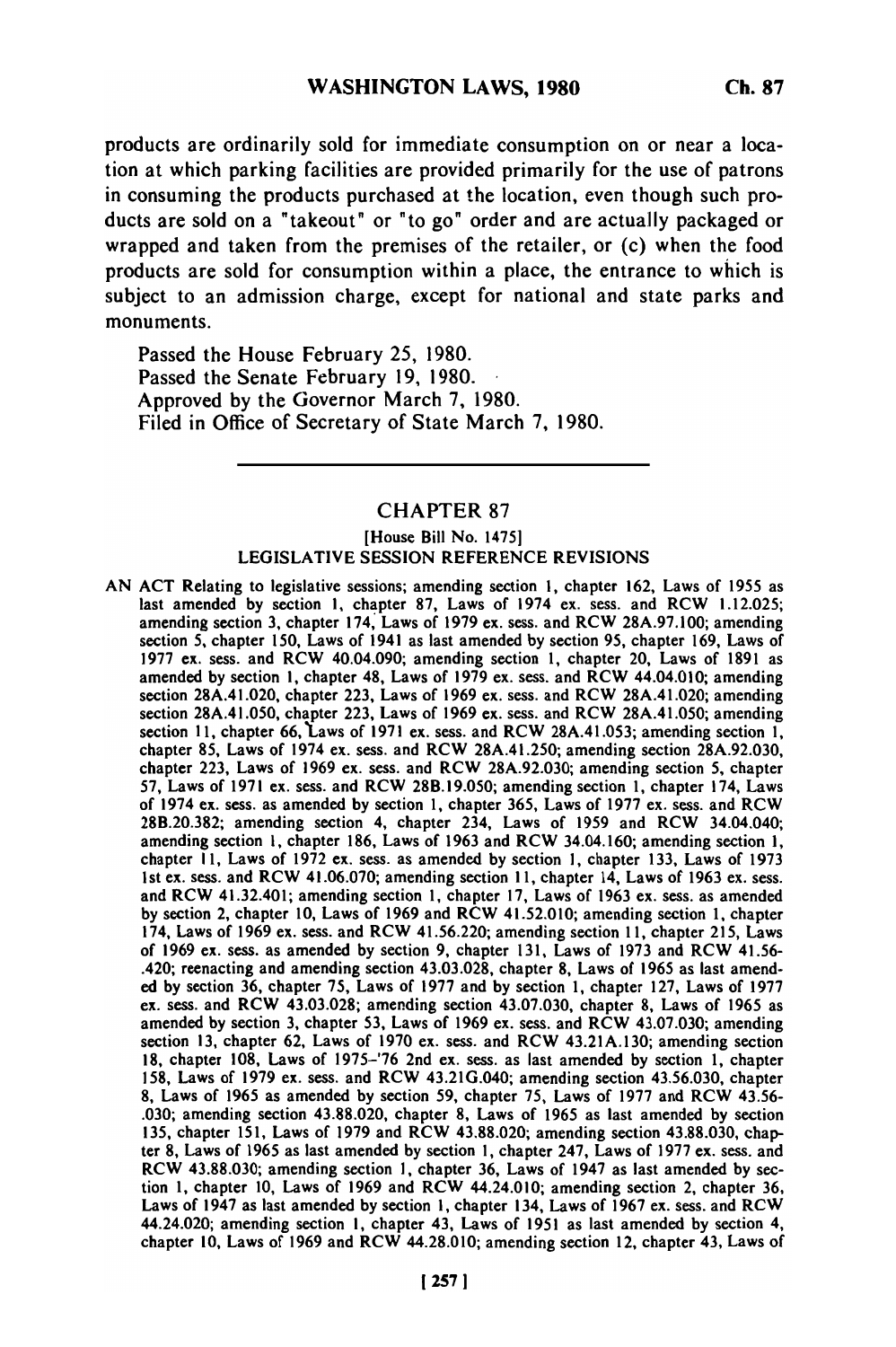**1951** as last amended **by** section **5,** chapter **10,** Laws of **1969** and RCW 44.28.020; amending section **3,** chapter **265,** Laws of **1969** ex. sess. and RCW 44.30.020; amending section **5,** chapter **265,** Laws of **1969** ex. seas. and RCW 44.30.030; amending section **3,** chapter **130,** Laws of **1965** ex. sess. as amended **by** section **3,** chapter **10,** Laws of **1969** and RCW 44.33.220; amending section **5,** chapter **130,** Laws of **1965** ex. sess. as amended **by** section **6,** chapter **10,** Laws of **1969** and RCW 44.33.240; amending section **3,** chapter **308,** Laws of **1961** and RCW 44.36.030; amending section **5,** chapter **308,** Laws of **1961** and RCW 44.36.050; amending section **3,** chapter **260,** Laws of **1969** ex. sess. as amended **by** section **15,** chapter **328,** Laws of **1977** ex. sess. and RCW 44.39.020; amending section **35,** chapter **3,** Laws of **1963 ex.** sess. as last amended **by** section **1,** chapter **195,** Laws of **1971** ex. sess. and RCW 44.40.010; amending section **1,** chapter **373,** Laws of **1977** ex. seas. and RCW 44.48.010; amending section 2, chapter **373,** Laws of **1977** ex. sess. and RCW 44.48.020; amending section **3,** chapter **373,** Laws of **1977** ex. **sess.** and RCW 44- .48.030; amending section 2, chapter **150,** Laws of **1967** ex. seas. as amended **by** section 2, chapter **218,** Laws of **1977** ex. **sess.** and RCW 44.60.020; amending section **46.68.120,** chapter 218, Laws of 1977 ex. sess. and RCW 44.60.020; amending section 46.68.120, chapter 12, Laws of 1961 as last amended by section 185, chapter 158, Laws of 1979 and RCW **46.68.120;** amending section **7,** chapter **151,** Laws of **1977** ex. sess. and RCW 47- **.01.071;** amending section **1,** chapter **166,** Laws of **1979 ex. seas.** and RCW **90.03.247;** adding a new section to chapter 41.56 RCW; adding a new section to chapter 44.04 RCW; and repealing section **6,** chapter **181,** Laws of 1945 and RCW 2.48.120.

Be it enacted **by** the Legislature of the State of Washington:

**NEW SECTION.** Section **1.** There is added to chapter 44.04 RCW a new section to read as follows:

After the effective date of this **1980** act, all references in the Revised Code of Washington to a regular session of the legislature mean a regular session during an odd- or even-numbered year unless the context clearly requires otherwise.

Sec. 2. Section **1,** chapter **162,** Laws of 1955 as last amended **by** section **1,** chapter **87,** Laws of 1974 ex. sess. and RCW **1.12.025** are each amended to read as follows:

**If** at any session of the legislature there are enacted two or more acts amending the same section of the session laws or of the official code, each amendment without reference to the others, each act shall be given effect to the extent that the amendments do not conflict in purpose, otherwise the act last filed in the office of the secretary of state in point of time, shall control: PROVIDED, That if one or more ((extraordinary)) **special** sessions of the same legislature shall follow any regular session, this rule of construction shall apply to the laws enacted at either, both, any, or all of such sessions.

*\*Sec 3. Section 28A.41.020, chapter 223, Laws of 1969 ex. sess. and RCW 28A.41.020 are each amended to read as follows:*

*The interest accruing on the permanent common school fund together with all rentals and other revenues from lands and other property devoted to the current use of the common schools, other than those proceeds derived from the sale or appropriation of timber and other crops from school and state lands subsequent to June 30, 1965 other than those granted for specific purposes, and revenues from other sources allotted thereto, shall be deposited up to and including June 30, 1967, in a fund to be known as the current state school fund On and after July 1, 1967, only revenue from sources other than (1) those proceeds derived from the sale or appropriation of timber and other*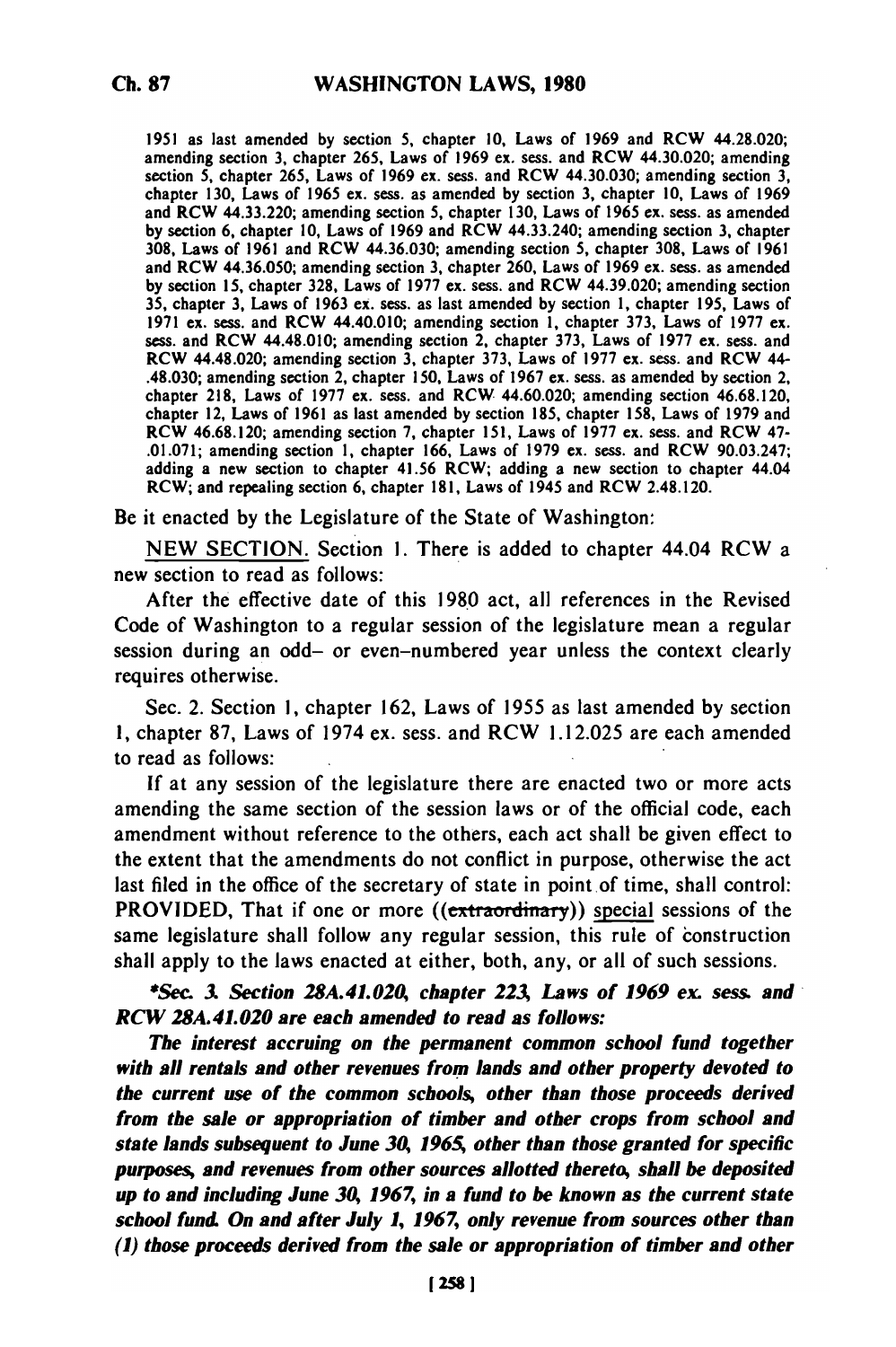*crops from school and state lands, other than those granted for specific purposes and (2) the interest accruing on said permanent common school fund together with all rentals and other revenues derived therefrom and from land and other property devoted to the permanent common school fund from and after July 1, 1967, shall be deposited in the current state school fund Any revenue deposited in the current state school fund, whether prior to or after June 30, 1967, shall be exclusively applied to the current use of the common schools. In addition thereto, it shall be the duty of the state legislature, at each regular session ((thereol)) during an odd-numbered year, to appropriate from the state general fund for the current use of the common schools an amount of money, which, with the interest and other revenues aforesaid, shall equal the amounts needed for state support to public schools.*

\*Sec. 3 was vetoed, see message at end of chapter.

*\*Sec. 4 Section 28A.41.050, chapter 223, Laws of 1969 ex. sess. and RCW 28A.41.050 are each amended to read as follows:*

*The state legislature shall, at each regular session ((thereof)) during an odd-numbered year, appropriate from the current state school fund for the current use of the common schools such amounts as needed for state support to the common schools during the ensuing biennium as in this chapter provided.*

\*Sec. 4 was vetoed, see **message** at end of chapter.

Sec. 5. Section **11,** chapter **66,** Laws of 1971 ex. sess. and RCW **28A-** .41.053 are each amended to read as follows:

The superintendent of public instruction shall submit to each regular session of the legislature during an odd-numbered year a programmed budget request for handicapped programs. Programs operated **by** local school districts shall be funded on an excess cost basis from appropriations provided **by** the legislature for handicapped programs and shall take account of state funds accruing through RCW **28A.41.130,** 28A.41.140, and other state and local funds, excluding special excess levies.

Sec. **6.** Section **1,** chapter **85,** Laws of 1974 ex. sess. and RCW 28A.41- **.250** are each amended to read as follows:

The superintendent of public instruction shall submit to each regular session of the legislature during an odd-numbered year a programmed budget request for urban, rural, racial, and disadvantaged education programs.

Sec. **7.** Section **28A.92.030,** chapter **223,** Laws of **1969** ex. sess. and RCW **28A.92.030** are each amended to read as follows:

The term of the members appointed **by** the president and the speaker shall be dependent upon continued membership in the house from which appointed and shall expire upon the adjournment sine die of the regular session of the legislature during an odd-numbered year next succeeding the appointment of such member. Vacancies occurring during the term shall be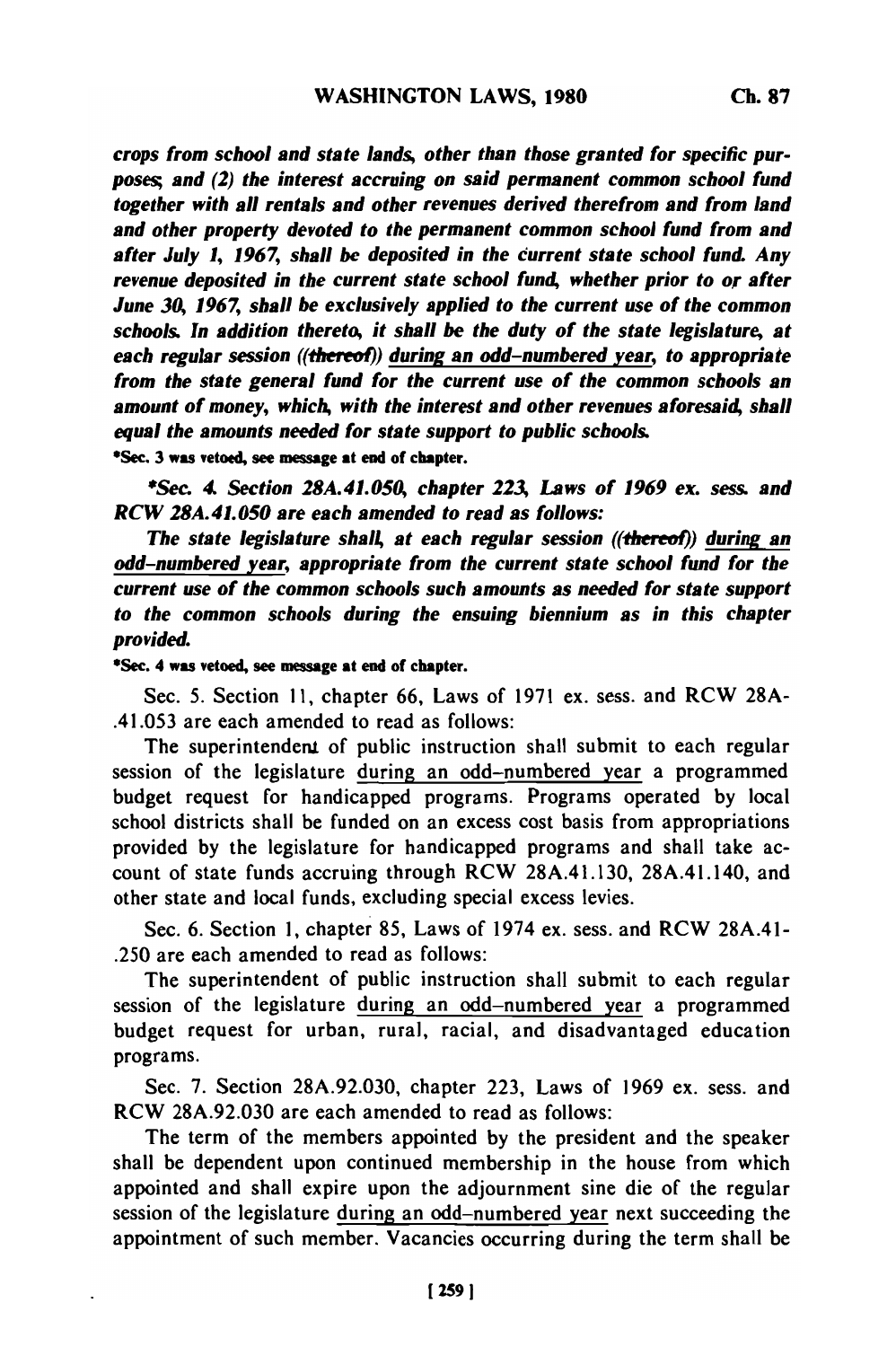filled for the unexpired term by the appointment of a successor in the same manner as for the vacating member. Members appointed by the governor shall serve at his pleasure.

Sec. 8. Section 3, chapter 174, Laws of 1979 ex. sess. and RCW 28A.97.100 are each amended to read as follows:

The legislative budget committee shall prepare a report to the legislature before each regular session during an odd-numbered year, detailing the fiscal impact of the several certified educational clinics receiving reimbursements from the state pursuant to the provisions of this chapter. The legislative budget committee shall require such clinics to furnish such information as it deems necessary to meet the requirements of this section. Included within the information to be reported by the legislative budget committee on each clinic shall be the following:

**(1)** The dollar amount of reimbursement received by the clinic from the state for each month available of the then current, and past, biennium;

(2) An analysis of the cost per student, the progress they have achieved, and comparisons with other educational and institutional alternatives; and

(3) A statement which identifies the owners of the clinic. In the case of profit or nonprofit corporations the officers, directors, and shareholders of record as of the close of the corporation's fiscal year shall be furnished.

Sec. 9. Section 5, chapter 57, Laws of 1971 ex. sess. and RCW 28B.19- .050 are each amended to read as follows:

(1) Any rules adopted after September 1, 1971 shall be filed forthwith with the office of the code reviser. The code reviser shall keep a permanent register of such rules open to public inspection.

(2) Emergency rules adopted under RCW 28B.19.040 shall become effective upon filing. All other rules hereafter adopted shall become effective upon the expiration of thirty days after the date of filing, unless a later date is required by statute or specified in the rule.

(3) The code reviser shall report to each regular session of the legislature during an odd-numbered year on the state of compliance of the institutions of higher education with this section. For this purpose, all institutions of higher education shall supply the code reviser with such information as he may request.

Sec. 10. Section 1, chapter 174, Laws of 1974 ex. sess. as amended by section 1, chapter 365, Laws of 1977 ex. sess. and RCW 28B.20.382 are each amended to read as follows:

Until authorized and empowered to do so by statute of the legislature, the board of regents of the university, with respect to that certain tract of land in the city of Seattle originally known as the "old university grounds" and more recently known as the "Metropolitan Tract" and any land contiguous thereto, shall not sell said land or any part thereof or any improvement thereon, or lease said land or any part thereof or any improvement thereon

**Ch. 87**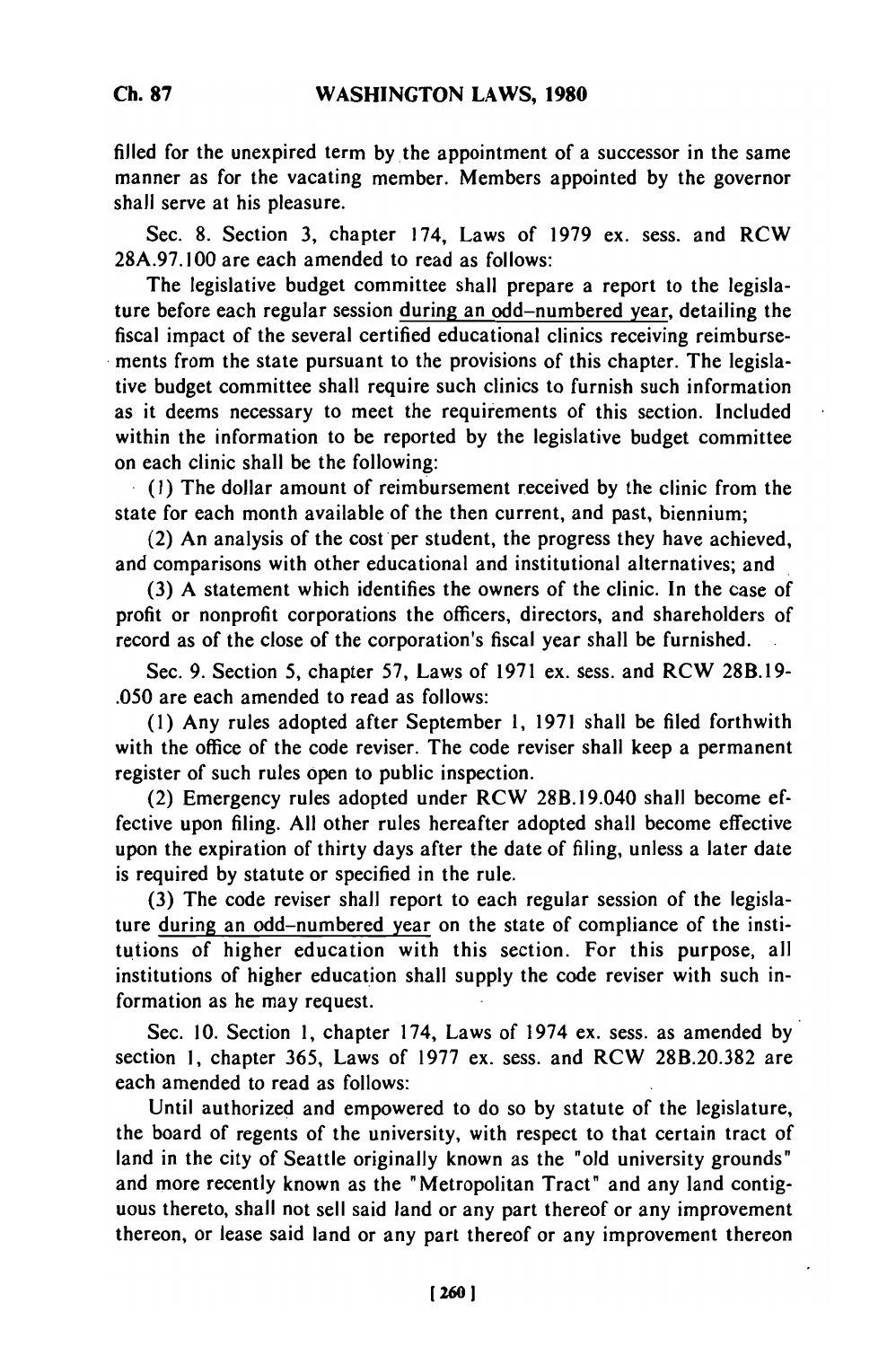or renew or extend any lease thereof for a term ending more than sixty years beyond midnight, December 31, 1980. Any sale of said land or any part thereof or any improvement thereon, or any lease or renewal or extension of any lease of said land or any part thereof or any improvement thereon for a term ending more than sixty years after midnight, December 31, 1980, made or attempted to be made by the board of regents shall be null and void unless and until the same has been approved or ratified and confirmed by legislative act.

The board of regents shall have power from time to time to lease said land, or any part thereof or any improvement thereon for a term ending not more than sixty years beyond midnight, December 31, 1980: PROVIDED, That the board of regents shall make a full, detailed report of all leases and transactions pertaining to said land or any part thereof or any improvement thereon to each regular session of the legislature during an odd-numbered year: PROVIDED FURTHER, That any and all records, books, accounts and/or agreements of any lessee or sublessee under this section, pertaining to compliance with the terms and conditions of such lease or sublease, shall be open to inspection by the board of regents and/or the ways and means committee of the senate or the appropriations committee of the house of representatives or any successor committee of either. It is not intended by this proviso that unrelated records, books, accounts and/or agreements of lessees, sublessees or related companies be open to such inspection.

Sec. **11.** Section 4, chapter 234, Laws of 1959 and RCW 34.04.040 are each amended to read as follows:

(1) Each agency shall file forthwith in the office of the code reviser a certified copy of all rules now in effect and hereafter adopted, except the rules contained in tariffs filed with or published by the Washington utilities and transportation commission. The code reviser shall keep a permanent register of such rules open to public inspection.

(2) Emergency rules adopted under RCW 34.04.030 shall become effective upon filing. All other rules hereafter adopted shall become effective upon the expiration of thirty days after the date of filing, unless a later date is required by statute or specified in the rule.

(3) The code reviser shall report to each regular session of the legislature during an odd-numbered year on the state of compliance of the agencies with this section. For this purpose, all agencies shall supply the code reviser with such information as he may request.

Sec. 12. Section **1,** chapter 186, Laws of 1963 and RCW 34.04.160 are each amended to read as follows:

All rules required to be filed pursuant to RCW 34.04.040 shall be subject to review by the legislature to determine whether such rules are within the intent of the statutes purporting to authorize the adoption thereof. The legislative council may biennially review agency regulations to determine if the legislative intent is being correctly followed. A comprehensive report of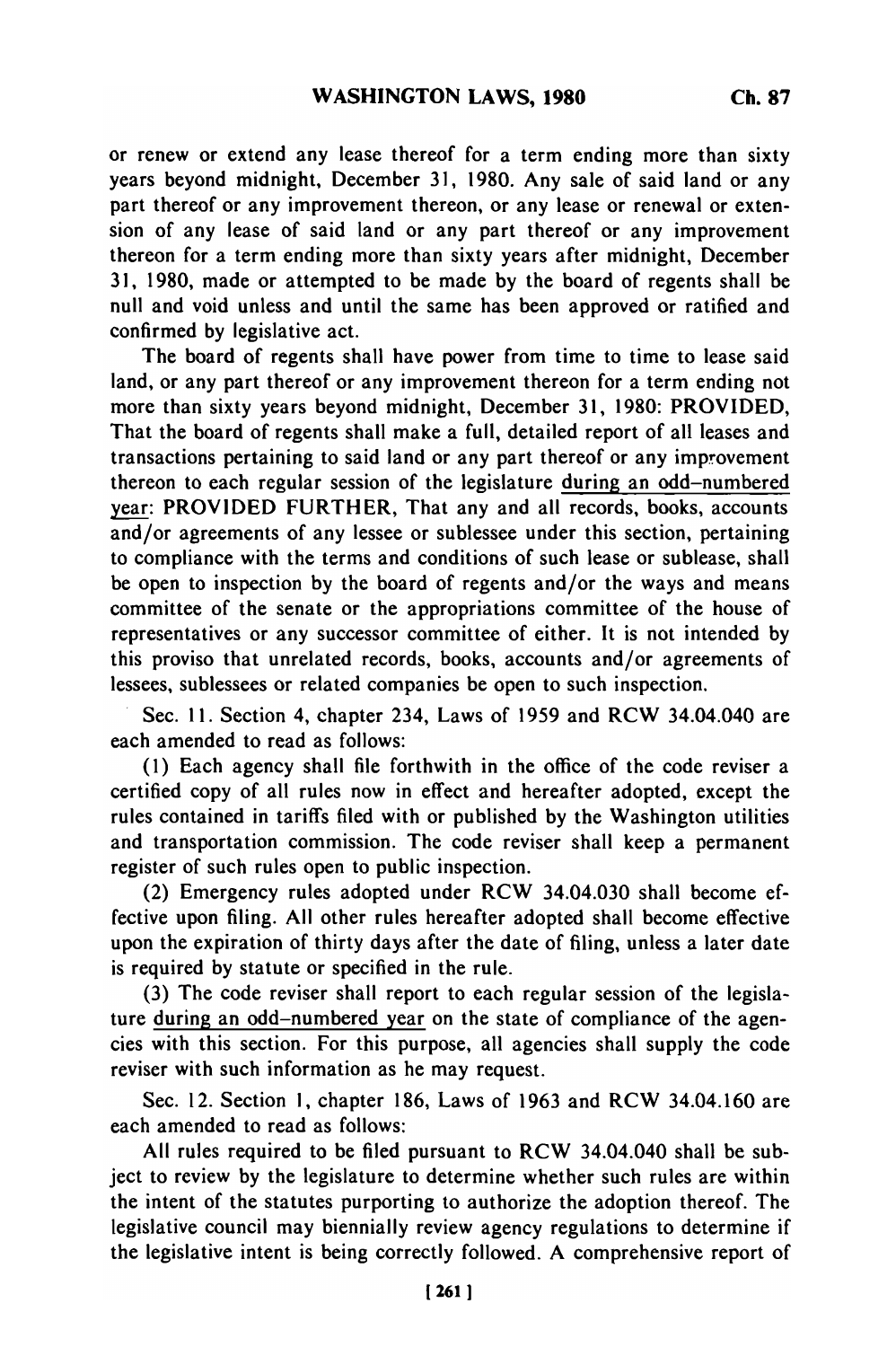said biennial review with recommendations shall be submitted to the members of the legislature ten days prior to the start of each regular session during an odd-numbered year.

Sec. **13.** Section **5,** chapter 150, Laws of 1941 as last amended **by** section 95, chapter **169,** Laws of 1977 ex. sess. and RCW 40.04.090 are each amended to read as follows:

The house and senate journals shall be distributed and/or sold by the state law librarian as follows:

**(1)** Sets shall be distributed as follows: One set to each member of the legislature, secretary and assistant secretary of the senate, chief clerk and assistant to the chief clerk of the house of representatives, and to each minute clerk and sergeant-at-arms of the two branches of the legislature of which they occupy the offices and positions mentioned. One to each official whose office is created **by** the Constitution, and one to each state department director; three copies to the University of Washington law library; two copies to the University of Washington library; one to the King county law library; one to the Washington State University library; one to the library of each of the regional universities and to The Evergreen State College; one to the law library of Gonzaga University law school; one to the law library of the University of Puget Sound law school; one to the law libraries of any accredited law school as hereafter established in this state; and one to each free public library in the state which requests it.

(2) A set of the house and senate journals of the preceding  $((\text{general}))$ regular session during an odd- or even-numbered year, and of any intervening special session, shall be placed on the desk of each legislator for his use during the ensuing session, which shall be returned to the state law library at the expiration of the legislative session; and sufficient sets shall be retained for the use of the state law library.

(3) Surplus sets of the house and senate journals shall be sold and delivered by the state law librarian, in which case the price shall be fifteen dollars for those of the  $((**general**))$  regular sessions during an odd- or evennumbered year, and ten dollars for those of the special sessions, when separately bound, and the proceeds therefrom shall be paid to the state treasurer for the general fund.

(4) The state law librarian is authorized to exchange copies of the house and senate journals for similar journals of other states, territories, and/or governments, or for other legal materials, and to make such other and further distribution of them as in his judgment seems proper.

Sec. 14. Section **1,** chapter **11,** Laws of **1972** ex. sess. as amended **by** section **1,** chapter **133,** Laws of **1973 1st** ex. sess. and RCW 41.06.070 are each amended to read as follows:

The provisions of this chapter do not apply to:

**(1)** The members of the legislature or to any employee of, or position in, the legislative branch of the state government including members, officers,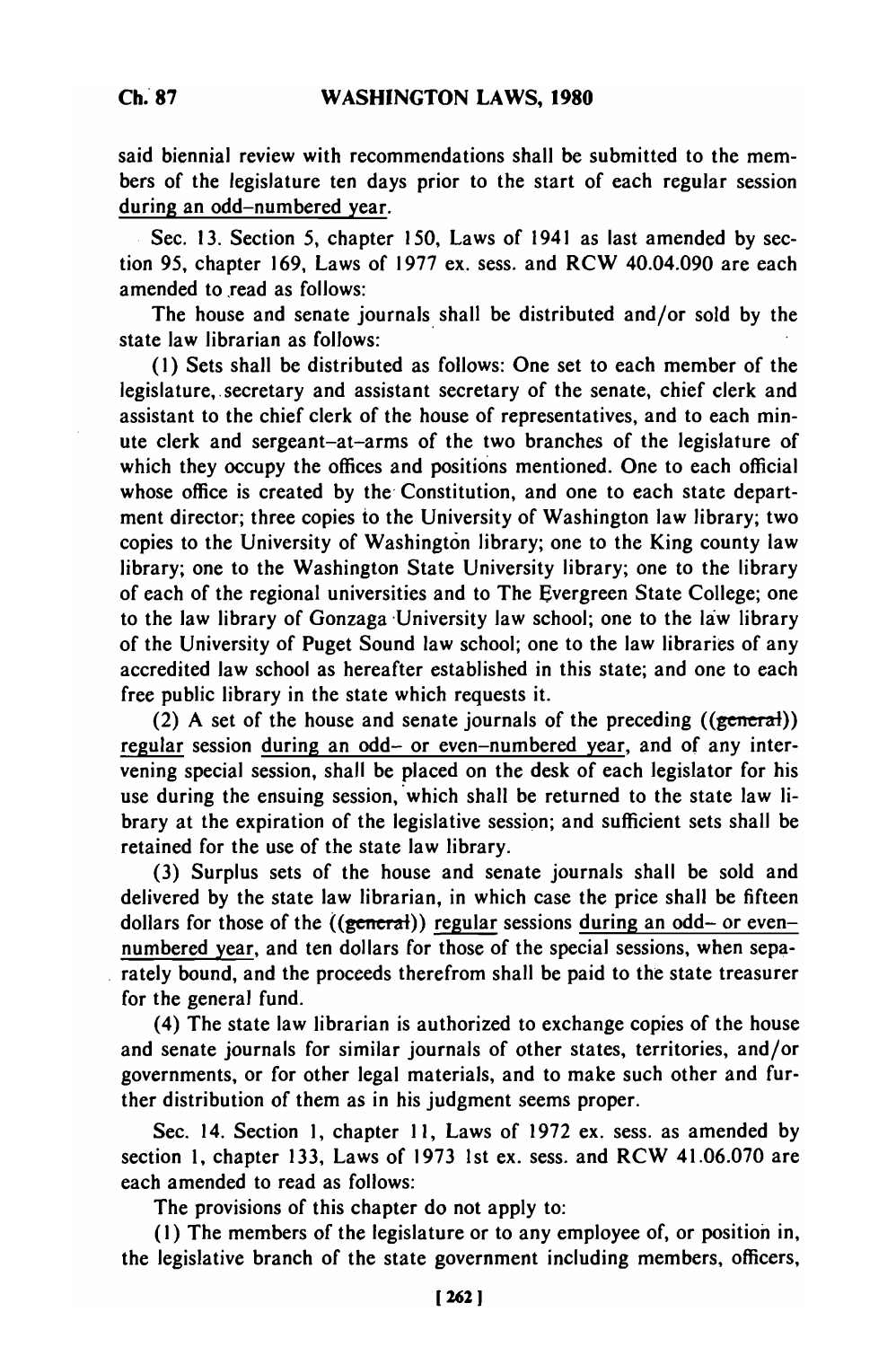and employees of the legislative council, legislative budget committee, statute law committee, and any interim committee of the legislature;

(2) The justices of the supreme court, judges of the court of appeals, judges of the superior courts or of the inferior courts, or to any employee of, or position in the judicial branch of state government;

(3) Officers, academic personnel, and employees of state institutions of higher education, the state board for community college education, and the higher education personnel board;

(4) The officers of the Washington state patrol;

(5) Elective officers of the state;

(6) The chief executive officer of each agency;

(7) In the departments of employment security, fisheries, social and health services, the director and his confidential secretary; in all other departments, the executive head of which is an individual appointed by the governor, the director, his confidential secretary, and his statutory assistant directors;

(8) In the case of a multimember board, commission, or committee, whether the members thereof are elected, appointed by the governor or other authority, serve ex officio, or are otherwise chosen:

(a) All members of such boards, commissions, or committees;

(b) If the members of the board, commission, or committee serve on a part time basis and there is a statutory executive officer: (i) The secretary of the board, commission, or committee; (ii) the chief executive officer of the board, commission, or committee; and (iii) the confidential secretary of the chief executive officer of the board, commission, or committee;

(c) If the members of the board, commission, or committee serve on a full time basis: (i) The chief executive officer or administrative officer as designated by the board, commission, or committee; and (ii) a confidential secretary to the chairman of the board, commission, or committee;

(d) If all members of the board, commission, or committee serve ex officio: (i) The chief executive officer; and (ii) the confidential secretary of such chief executive officer;

(9) The confidential secretaries and administrative assistants in the immediate offices of the elective officers of the state;

(10) Assistant attorneys general;

(11) Commissioned and enlisted personnel in the military service of the state;

(12) Inmate, student, part time, or temporary employees, and part time professional consultants, as defined by the state personnel board or the board having jurisdiction;

(13) The public printer or to any employees of or positions in the state printing plant;

(14) Officers and employees of the Washington state fruit commission;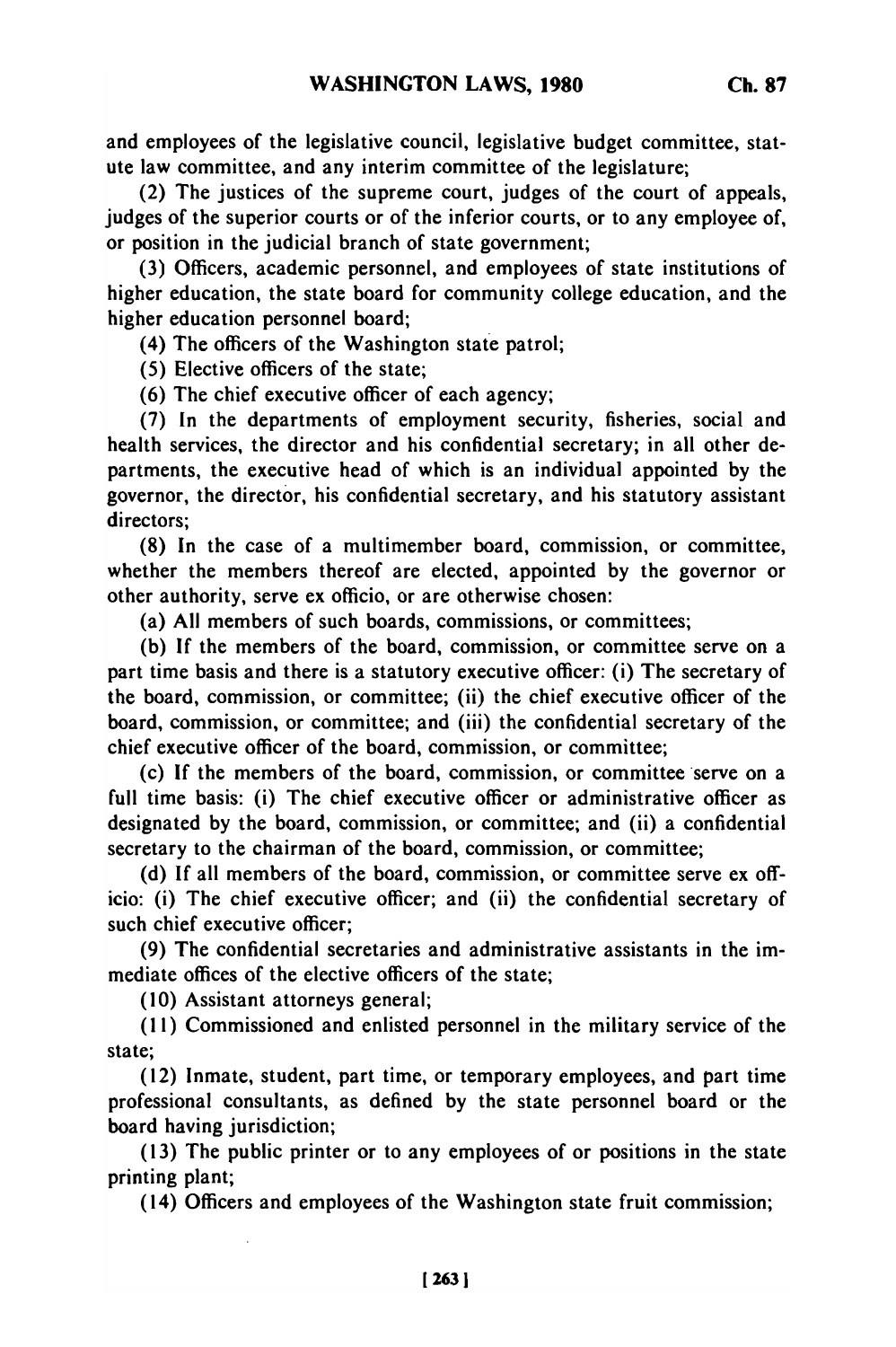(15) Officers and employees of the Washington state apple advertising commission;

(16) Officers and employees of the Washington state dairy products commission;

(17) Officers and employees of any commission formed under the provisions of chapter 191, Laws of 1955, and chapter 15.66 RCW;

(18) Officers and employees of the state wheat commission formed under the provisions of chapter 87, Laws of 1961 (chapter 15.63 RCW);

(19) Officers and employees of agricultural commissions formed under the provisions of chapter 256, Laws of 1961 (chapter 15.65 RCW);

(20) Liquor vendors appointed by the Washington state liquor control board pursuant to RCW 66.08.050: PROVIDED, HOWEVER, That rules and regulations adopted by the state personnel board pursuant to RCW 41- .06.150 regarding the basis for, and procedures to be followed for, the dismissal, suspension, or. demotion of an employee, and appeals therefrom shall be fully applicable to liquor vendors except those part time agency vendors employed by the liquor control board when, in addition to the sale of liquor for the state, they sell goods, wares, merchandise, or services as a self-sustaining private retail business;

(21) Executive assistants for personnel administration and labor relations in all state agencies employing such executive assistants including but not limited to all departments, offices, commissions, committees, boards, or other bodies subject to the provisions of this chapter and this subsection shall prevail over any provision of law inconsistent herewith unless specific exception is made in such law; **.**

(22) In addition to the exemptions specifically provided by this chapter, the state personnel board may provide for further exemptions pursuant to the following procedures. The governor or other appropriate elected official may submit requests for exemption to the personnel board stating the reasons for requesting such exemptions. The personnel board shall hold a public hearing, after proper notice, on requests submitted pursuant to this subsection. If the board determines that the position for which exemption is requested is one involving substantial responsibility for the formulation of basic agency or executive policy or one involving directing and controlling program operations of an agency or a major administrative division thereof, the personnel board shall grant the request and such determination shall be final. The total number of additional exemptions permitted under this subsection shall not exceed one hundred seventy-five for those agencies not directly under the authority of any elected public official other than the governor, and shall not exceed a total of twenty-five for all agencies under the authority of elected public officials other than the governor. The state personnel board shall report to each regular session of the legislature during an odd-numbered year all exemptions granted pursuant to the provisions of this subsection, together with the reasons for such exemptions.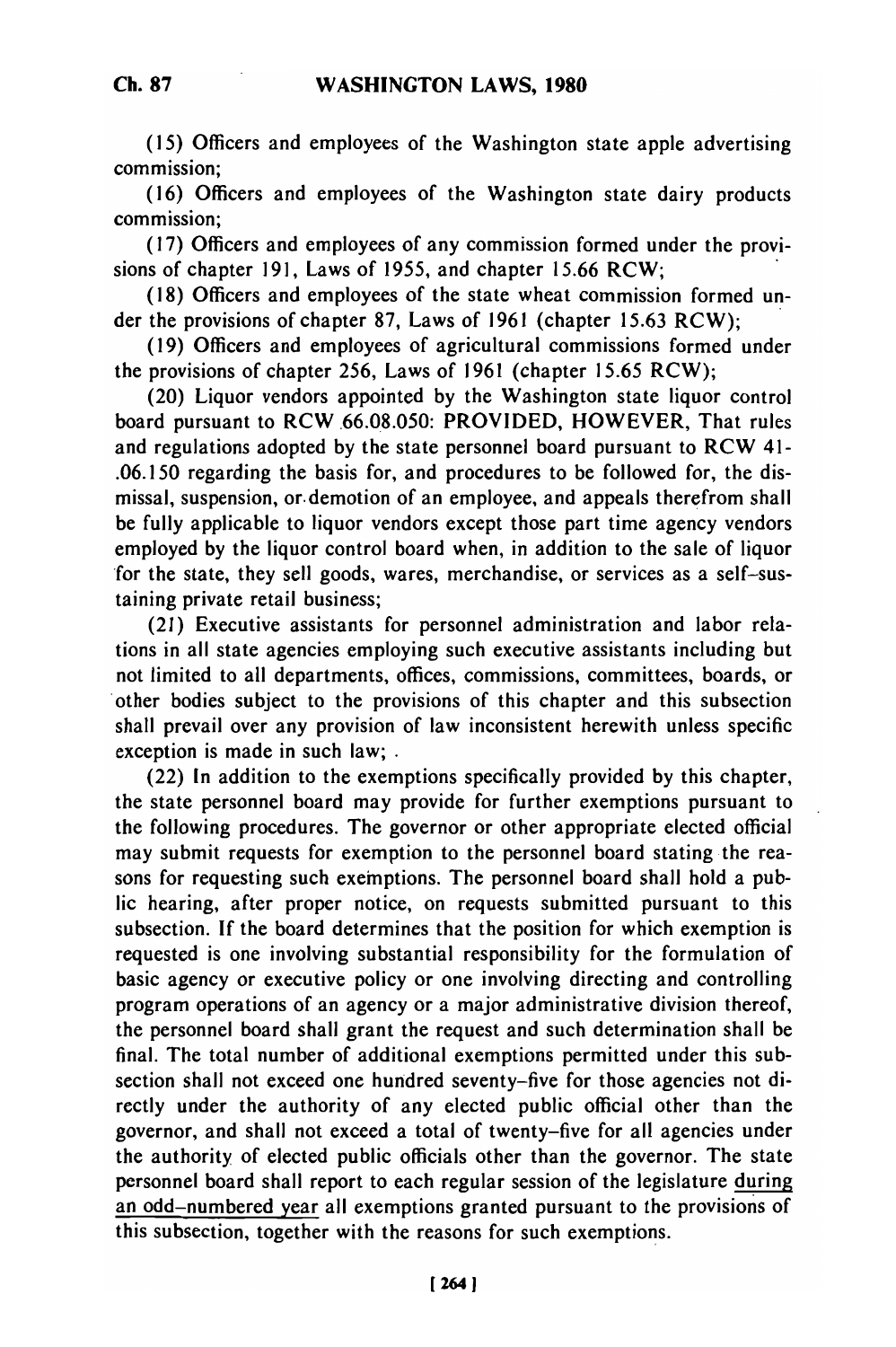**The** salary and fringe benefits of all positions presently or hereafter exempted except for the chief executive officer of each agency, full time members of boards and commissions, administrative assistants and confidential secretaries in the immediate office of an elected state official, and the personnel listed in subsections (10) through (19) of this section, shall be determined by the state personnel board.

Any person holding a classified position subject to the provisions of this chapter shall, when and if such position is subsequently exempted from the application of this chapter, be afforded the following rights:

If such person previously held permanent status in another classified position, such person shall have a right of reversion to the highest class of position previously held, or to a position of similar nature and salary.

Sec. 15. Section 11, chapter 14, Laws of 1963 ex. sess. and RCW 41- .32.401 are each amended to read as follows:

For the purpose of establishing and maintaining an actuarial reserve adequate to meet present and future pension liabilities of the system and to pay for one-half of the operating expenses of the system, the board of trustees at each regular July meeting next preceding a regular session of the legislature during an odd-numbered year shall compute the amount necessary to be appropriated during the next legislative session for transfer from the state general fund to the teachers' retirement system during the next biennium. Such computation shall provide for amortization of unfunded pension liabilities over a period of not more than fifty years from July 1, 1964. The amount thus computed as necessary shall be reported to the governor by the secretary-manager of the retirement system for inclusion in the budget. The legislature shall make the necessary appropriation from the state general fund to the teachers' retirement system after considering the estimates as prepared and submitted, and shall appropriate from the teachers' retirement fund the amount to be expended during the next biennium for operating expenses. The transfer of funds from the state general fund to the retirement system shall be at a rate determined by the board of trustees on the basis of the latest valuation prepared by the actuary employed by the board, and shall include a percentage contribution of the total earnable compensation of the members for the biennium for which the appropriation is to be made, to be known as the "normal contribution," and an additional percentage contribution of such earnable compensation, to be known as the "unfunded liability contribution." Such transfers from the general fund shall be made before the end of each calendar quarter at the rate determined by the board of trustees and shall be computed on the basis of the members' total earnable compensation received for the quarter. The members' total contributions to the teachers' retirement fund for each quarter shall serve as the basis for determining the members' total earnable-compensation for the quarter. The amounts transferred shall be distributed first to the teachers' retirement fund for the payment of pensions, survivors'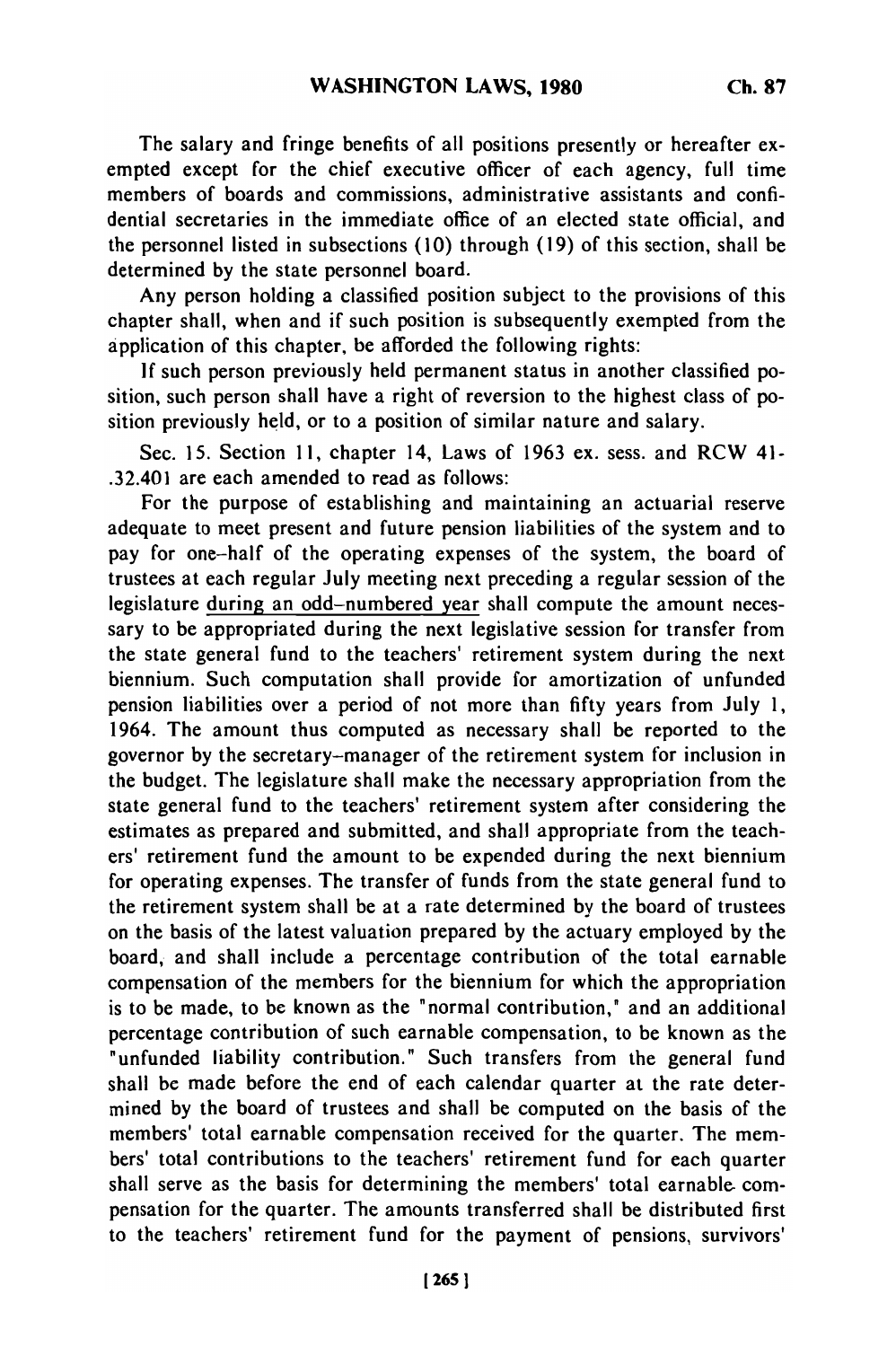benefits and the state's share of the operating expenses for the system, and the balance shall be credited to the teachers' retirement pension reserve fund. The total amount of such transfers for a biennium shall not exceed the total amount appropriated **by** the legislature.

Sec. 16. Section **1,** chapter 17, Laws of 1963 ex. sess. as amended **by** section 2, chapter 10, Laws of 1969 and RCW 41.52.010 are each amended to read as follows:

There is created the state public pension commission. The commission shall consist of five members of the house of representatives to be appointed **by** the speaker thereof, five members of the senate to be appointed **by** the president of the senate, and five members to be appointed **by** the governor: PROVIDED, That no more than three senators nor more than three representatives shall be appointed from the same political party. All original legislative members shall be appointed before the close of the 1963 extraordinary session of the legislature and successors shall be appointed before the close of each regular session during an odd-numbered year thereafter: PROVIDED, FURTHER, That if prior to the close of each regular session during an odd-numbered year, the governor shall issue a proclamation convening the legislature into  $((\epsilon x$ traordinary)) special session, or the legislature shall by resolution convene the legislature into special session, following such regular session, then such appointments shall be made as a matter of closing business of such ((extraordinary)) special session. Legislative members shall be subject to confirmation, as to senate members by the senate, and as to house members by the house. No terms of legislative members shall be extended without such confirmation.

The members appointed by the governor shall have the following qualifications: **(1)** At least one of the members shall be experienced in actuarial principles; (2) One member shall be a trustee or official of a retirement system; and (3) Three members shall have had general experience and knowledge in fields pertinent to retirement system operating, but shall not at the time of appointment or during their terms of office be trustees or officials in any retirement system.

Sec. 17. Section 1, chapter 174, Laws of 1969 ex. sess. and RCW 41- .56.220 are each amended to read as follows:

Any public employee who represents fifty percent or more of a bargaining unit or who represents on a state-wide basis a group of five or more bargaining units shall have the right to absent himself from his employment without pay and without suffering any discrimination in his future employment and without losing benefits incident to his employment while representing his bargaining unit at the legislature of the state of Washington during any regular or ((extraordinary)) special session thereof: PROVID-ED, That such employee is replaced by his bargaining unit with an employee who shall be paid by the employer and who shall be qualified to perform the duties and obligations of the absent member in accordance with the

**Ch. 87**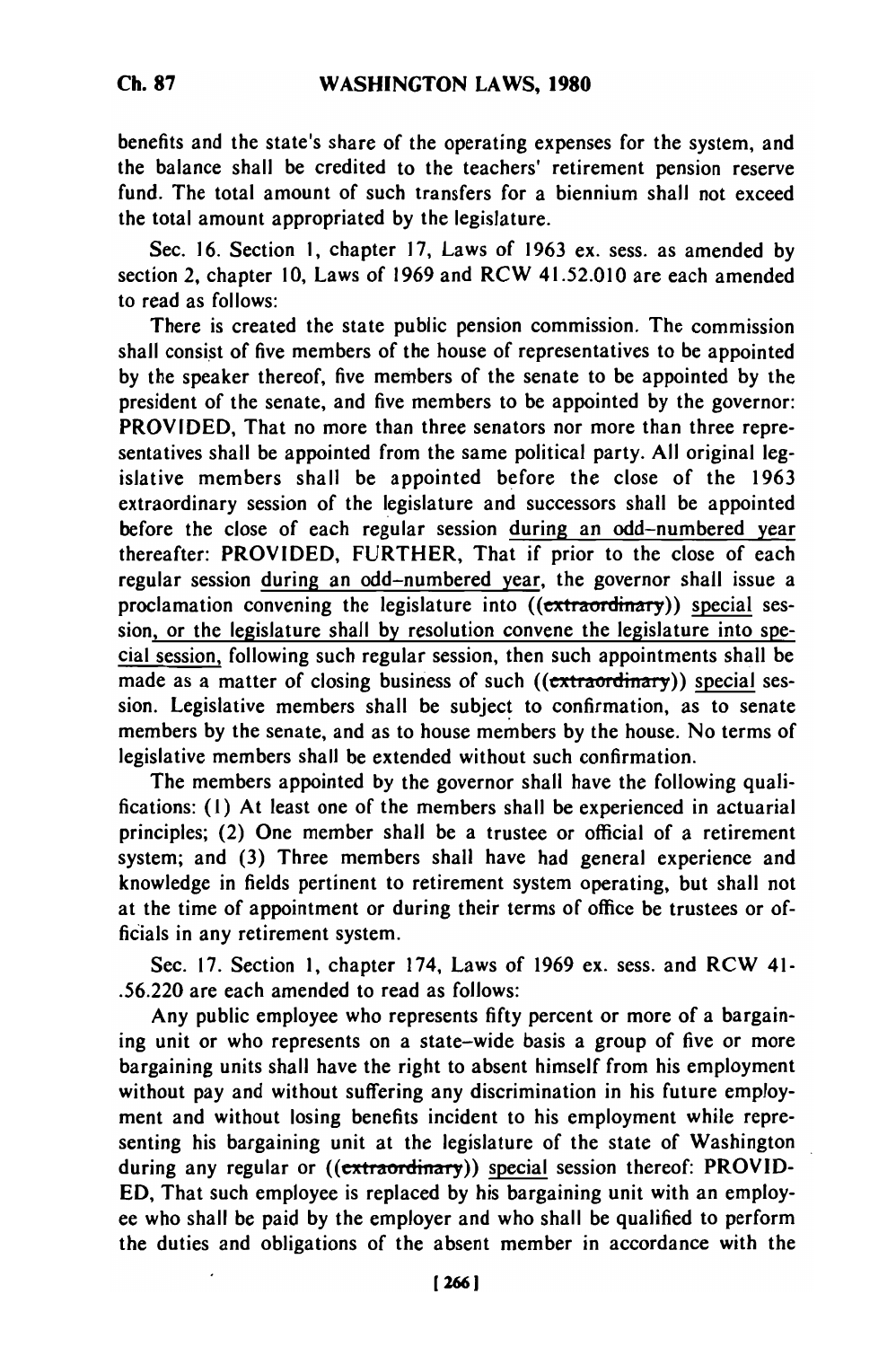rules of the civil service or other standards established **by** his employer for such absent employee.

Sec. 18. Section 11, chapter 215, Laws of 1969 ex. sess. as amended by section 9, chapter 131, Laws of 1973 and RCW 41.56.420 are each amended to read as follows:

The committee shall study the operation of chapter 108, Laws of 1967 extraordinary session, relating to public employees collective bargaining, including an evaluation of the collective bargaining practices and procedures of uniformed personnel, and review the efficacy of RCW 28.75.130 (28B- .16.130), 41.06.340, 41.56.140 through 41.56.190 and 41.56.400 through 41.56.420 or any part thereof as a means of furthering and improving management relationships within public service. The committee shall submit its report to the governor and the state legislature, with a copy to the legislative council, prior to the convening of  $((a\pi y))$  each regular session of the legislature during an odd-numbered year, or to any special session if the committee deems it appropriate. The report shall contain specific recommendations as to necessary or desirable changes, if any, in the law, and shall also include any proposed legislation necessary to implement the recommendations of the committee.

NEW SECTION. Sec. 19. There is added to chapter 41.56 RCW a new section to read as follows:

The arbitration panel created pursuant to RCW 41.56.450, in the performance of its duties under chapter 41.56 RCW, exercises a state function and is, for the purposes of that chapter, a state agency.

Sec. 20. Section 43.03.028, chapter 8, Laws of 1965 as last amended by section 36, chapter 75, Laws of 1977 and by section 1, chapter 127, Laws of 1977 ex. sess. and RCW 43.03.028 are each reenacted and amended to read as follows:

**(1)** There is hereby created a state committee on salaries to consist of seven members, or their designees, as follows: The president of the University of Puget Sound; the president of Washington State University; the chairperson of the State Personnel Board; the president of the Association of Washington Business; the president of the Pacific Northwest Personnel Managers' Association; the president of the Washington State Bar Association; and the president of the Washington State Labor Council. If any of the titles or positions mentioned in this subsection are changed or abolished, any person occupying an equivalent or like position shall be qualified for appointment by the governor to membership upon the committee.

(2) The committee shall study the duties and salaries of the directors of the several departments and the members of the several boards and commissions of state government, who are subject to appointment by the governor or whose salaries are fixed by the governor, and of the chief executive officers of the following agencies of state government: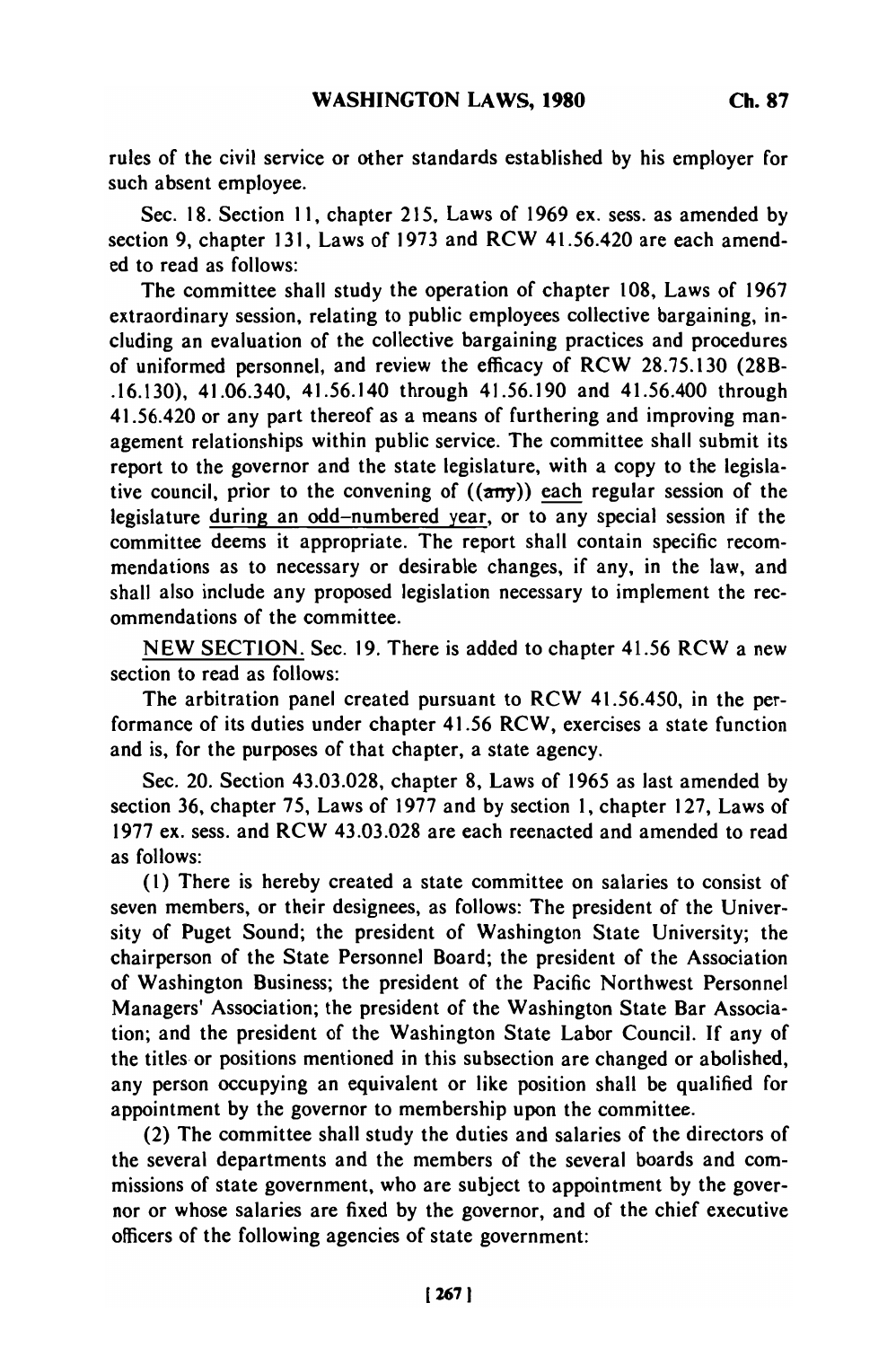The arts commission; the human rights commission; the board of accountancy; the board of pharmacy; the capitol historical association and museum; the eastern Washington historical society; the Washington state historical. society; the interagency committee for outdoor recreation; the criminal justice training commission; the oceanographic commission; the department of personnel; the state finance committee; the state library; the traffic safety commission; the horse racing commission; the commission for vocational education; the advisory council on vocational education; the public disclosure commission; the hospital commission; the state conservation commission; the commission on Mexican-American affairs; the commission on Asian-American affairs; the state board for volunteer firemen; the urban arterial board; the data processing authority; the public employees relations commission; the forest practices appeals board; and the energy facilities site evaluation council.

The committee shall report to the governor or the chairperson of the appropriate salary fixing authority at least once in each fiscal biennium on such date as the governor may designate, but not later than seventy-five days prior to the convening of each regular session of the legislature during an odd-numbered year, its recommendations for the salaries to be fixed for each position.

(3) The committee shall also make a study of the duties and salaries of all state elective officials, including members of the supreme, appellate, superior, and district courts and members of the legislature and report to the governor and the president of the senate and the speaker of the house not later than sixty days prior to the convening of each regular session of the legislature during an odd-numbered year its recommendation for the salaries to be established for each position. Copies of the committee report to the governor shall be provided to the appropriate standing committees of the house and senate upon request.

(4) Committee members shall be reimbursed by the department of personnel for travel expenses under RCW 43.03.050 and 43.03.060.

Sec. 21. Section 43.07.030, chapter 8, Laws of 1965 as amended by section 3, chapter 53, Laws of 1969 ex. sess. and RCW 43.07.030 are each amended to read as follows:

The secretary of state shall:

(I) Keep a register of and attest the official acts of the governor;

(2) Affix the state seal, with his attestation, to commissions, pardons, and other public instruments to which the signature of the governor is required, and also attestations and authentications of certificates and other documents properly issued by the secretary;

(3) Record all articles of incorporation, letters patent, deeds, certified copies of franchises, or other papers filed in his office;

(4) Receive and file all the official bonds of officers required to be filed with him;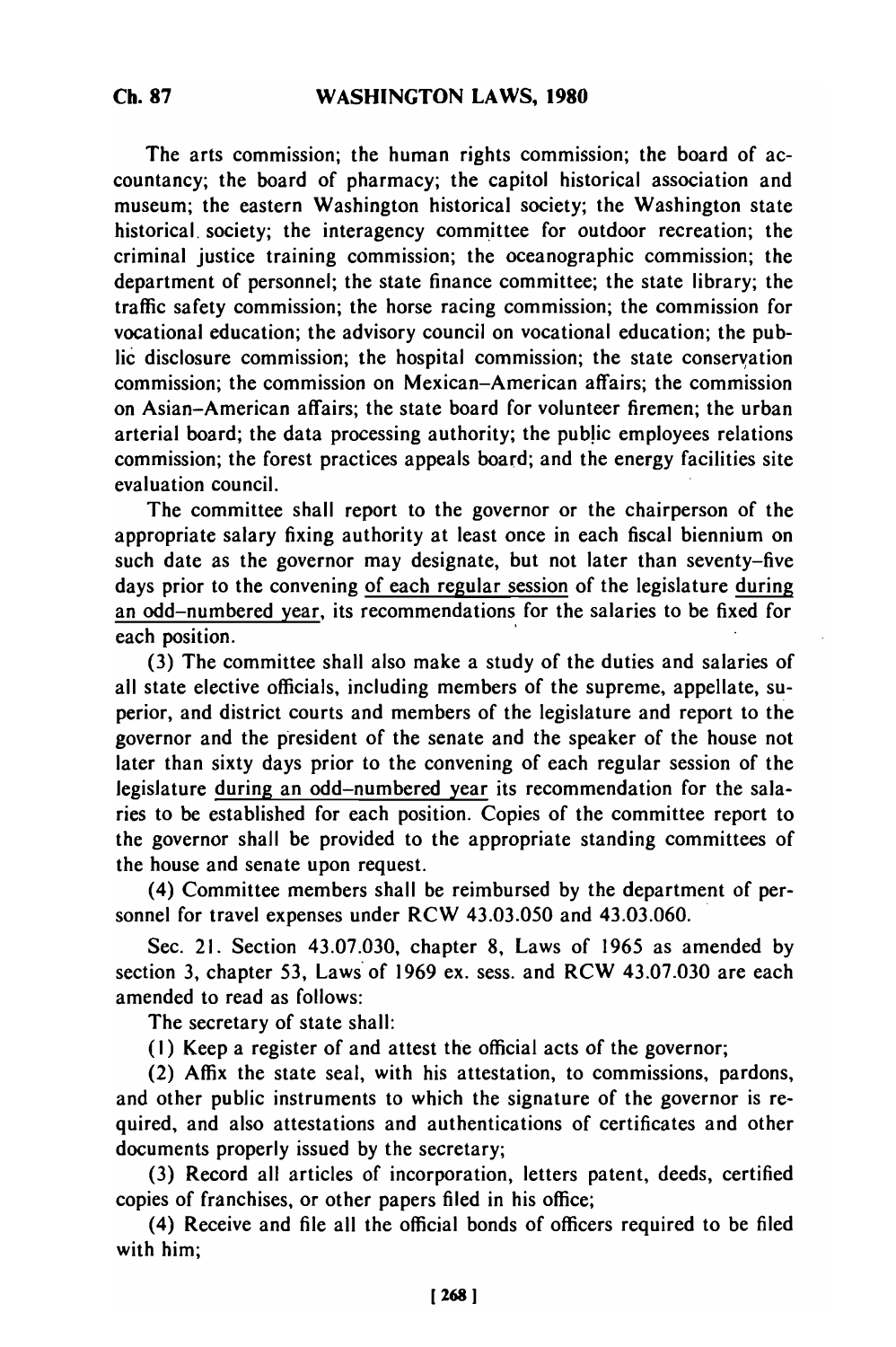**(5)** Take and file in his office receipts for all books distributed **by** him;

(6) Certify to the legislature the election returns for all officers required by the Constitution to be so certified, and certify to the governor the names of all other persons who have received at any election the highest number of votes for any office the incumbent of which is to be commissioned by the governor;

(7) Furnish, on demand, to any person paying the fees therefor, a certified copy of all or any part of any law, record, or other instrument filed, deposited, or recorded in his office;

(8) Present to the speaker of the house of representatives, at the beginning of each regular session of the legislature during an odd-numbered year, a full account of all purchases made and expenses incurred by him on account of the state;

(9) File in his office an impression of each and every seal in use by any state officer, and furnish state officers with new seals when necessary;

(10) Keep a fee book, in which must be entered all fees charged or received by him, with the date, name of the payor, paid or unpaid, and the nature of the services in each case, which must be verified annually by his affidavit entered therein.

Sec. 22. Section 13, chapter 62, Laws of 1970 ex. sess. and RCW 43- .21A.130 are each amended to read as follows:

In addition to any other powers granted the director, he may undertake studies dealing with all aspects of environmental problems involving land, water, or air: PROVIDED, That in the absence of specific legislative authority, such studies shall be limited to investigations of particular problems, and shall not be implemented by positive action: PROVIDED FURTHER, That the results of all such studies shall be submitted to the legislature prior to thirty days before the beginning of each regular session during an odd-numbered year.

Sec. 23. Section 18, chapter 108, Laws of 1975-'76 2nd ex. sess. as last amended by section 1, chapter 158, Laws of 1979 ex. sess. and RCW 43- .21G.040 are each amended to read as follows:

**(1)** The governor may subject to the definitions and limitations provided in this chapter:

(a) Upon finding that an energy supply alert exists within this state or any part thereof, declare a condition of energy supply alert; or

(b) Upon finding that an energy emergency exists within this state or any part thereof, declare a condition of energy emergency. A condition of energy emergency shall terminate thirty consecutive days after the declaration of such condition if the legislature is not in session at the time of such declaration and if the governor fails to convene the legislature pursuant to Article III, section 7 of the Constitution of the state of Washington within thirty consecutive days of such declaration. If the legislature is in session or convened, in accordance with this subsection, the duration of the condition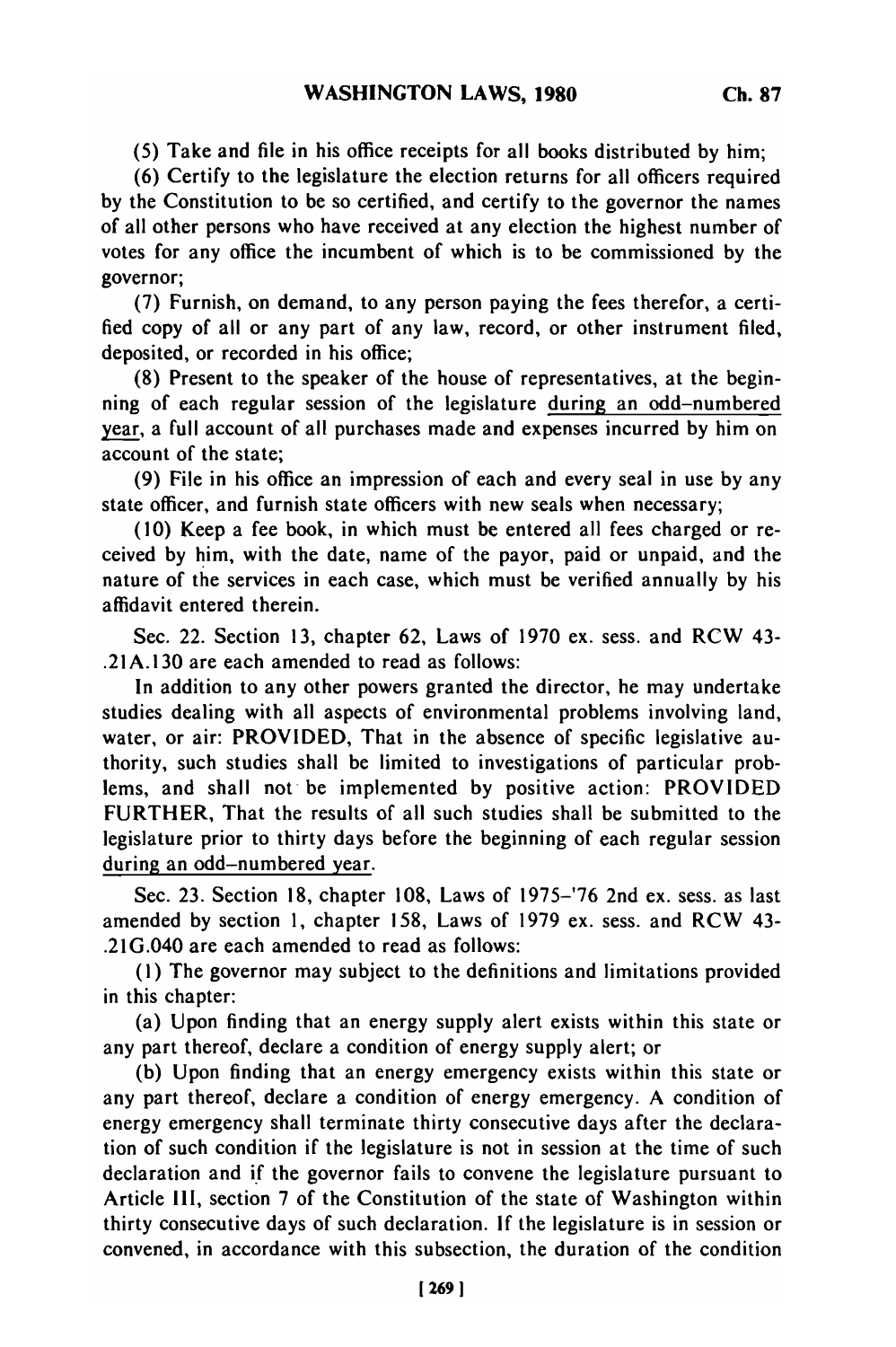of energy emergency shall be limited in accordance with subsection **(3)** of this section.

Upon the declaration of a condition of energy supply alert or energy emergency, the governor shall present to the committee any proposed plans for programs, controls, standards, and priorities for the production, allocation, and consumption of energy during any current or anticipated condition of energy emergency, any proposed plans for the suspension or modification of existing rules of the Washington Administrative Code, and any other relevant matters the governor deems desirable. The governor shall review any recommendations of the committee concerning such plans and matters.

,Upon the declaration of a condition of energy supply alert or energy emergency, the emergency powers as set forth in this chapter shall become effective only within the area described in the declaration.

(2) A condition of energy supply alert shall terminate ninety consecutive days after the declaration of such condition unless:

(a) Extended by the governor upon issuing a finding that the energy supply alert continues to exist, and with prior approval of such an extension by the committee; or

(b) Extended by the governor based on a declaration by the president of the United States of a national state of emergency in regard to energy supply; or

(c) Upon the request of the governor, extended by declaration of the legislature by concurrent resolution of a continuing energy supply alert.

In the event any such initial extension is implemented, the condition shall terminate one hundred and fifty consecutive days after the declaration of such condition. One or more subsequent extensions may be implemented through the extension procedures set forth in this subsection. In the event any such subsequent extension is implemented, the condition shall terminate sixty consecutive days after the implementation of such extension.

(3) A condition of energy emergency shall terminate forty-five consecutive days after the declaration of such condition unless:

(a) Extended by the governor upon issuing a finding that the energy emergency continues to exist, and with prior approval of such an extension by the committee; or

(b) Extended by the governor based on a declaration by the president of the United States of a national state of emergency in regard to energy supply; or

(c) Upon the request of the governor, extended by declaration of the legislature by concurrent resolution of a continuing energy emergency.

In the event any such initial extension is implemented, the condition shall terminate ninety consecutive days after the declaration of such condition. One or more subsequent extensions may be implemented through the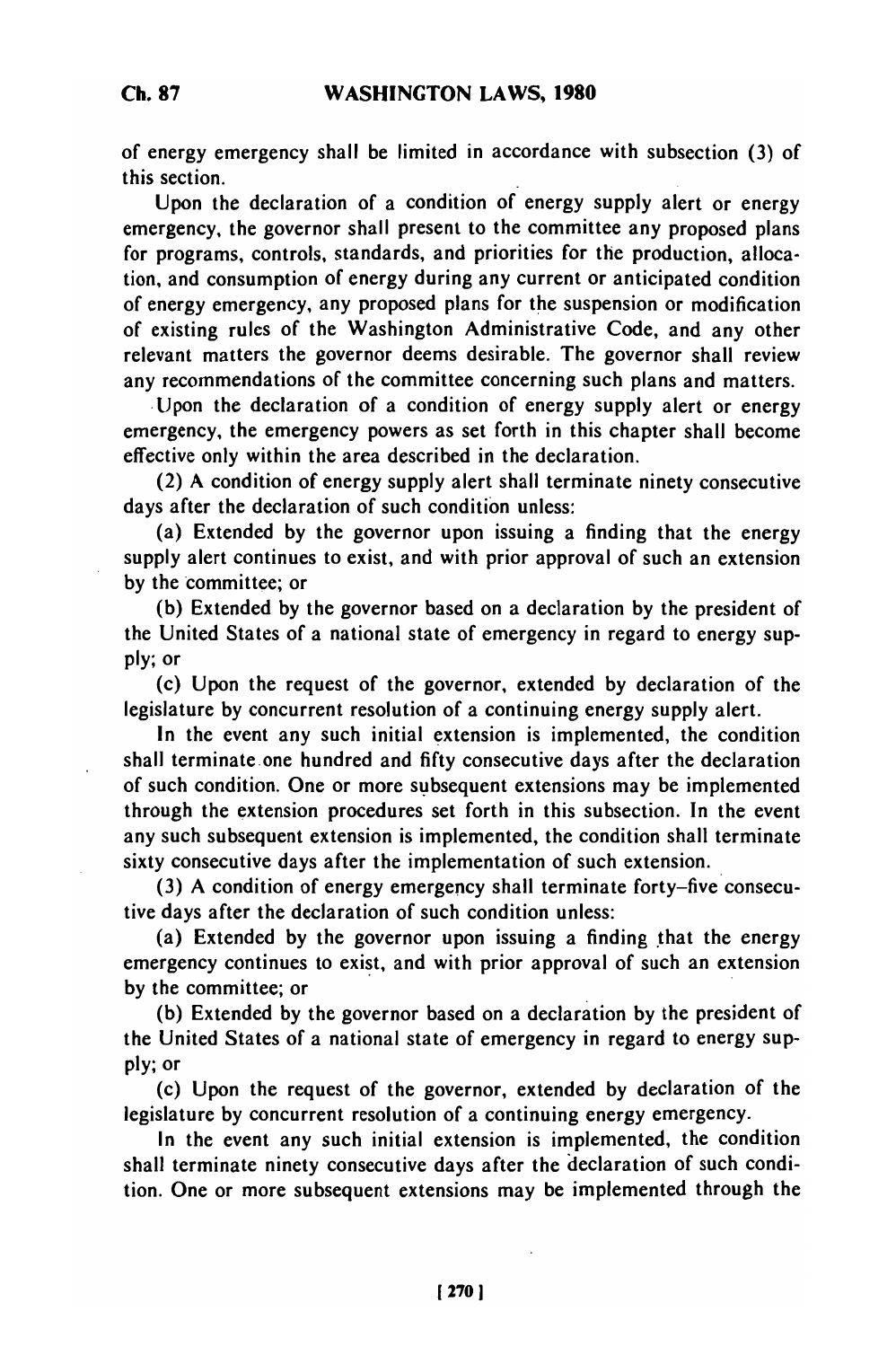extension procedures set forth in this subsection. In the event any such subsequent extension is implemented, the condition shall terminate forty-five consecutive days after the implementation of such extension.

(4) **A** condition of energy supply alert or energy emergency shall cease to exist upon a declaration to that effect **by** either of the following: (a) The governor; or **(b)** the legislature, **by** concurrent resolution, if in regular or ((extraordinay)) special session: PROVIDED, That the governor shall terminate a condition of energy supply alert or energy emergency when the energy supply situation upon which the declaration of a condition of energy supply alert or energy emergency was based no longer exists.

(5) In a condition of energy supply alert, the governor may, as deemed necessary to preserve and protect the public health, safety, and general welfare, and to minimize, to the fullest extent possible, the injurious economic, social, and environmental consequences of such energy supply alert, issue orders to: (a) Suspend or modify existing rules of the Washington Administrative Code of any state agency relating to the consumption of energy by such agency or to the production of energy, and (b) direct any state or local governmental agency to implement programs relating to the consumption of energy by the agency which have been developed by the governor or the agency and reviewed by the committee.

(6) In a condition of energy emergency, the governor may, as deemed necessary to preserve and protect the public health, safety, and general welfare, and to minimize, to the fullest extent possible, the injurious economic, social, and environmental consequences of such an emergency, issue orders to: (a) Implement programs, controls, standards, and priorities for the production, allocation, and consumption of energy; (b) suspend and modify existing pollution control standards and requirements or any other standards or requirements affecting or affected by the use of energy, including those relating to air or water quality control; and (c) establish and implement regional programs and agreements for the purposes of coordinating the energy programs and actions of the state with those of the federal government and of other states and localities.

The governor shall immediately transmit the declaration of a condition of energy supply alert or energy emergency and the findings upon which the declaration is based and any orders issued under the powers granted in this chapter to the committee.

Nothing in this chapter shall be construed to mean that any program, control, standard, priority or other policy created under the authority of the emergency powers authorized by this chapter shall have any continuing legal effect after the cessation of the condition of energy supply alert or energy emergency.

If any provision of this chapter is in conflict with any other provision, limitation, or restriction which is now in effect under any other law of this state, including, but not limited to, chapter 34.04 RCW, this chapter shall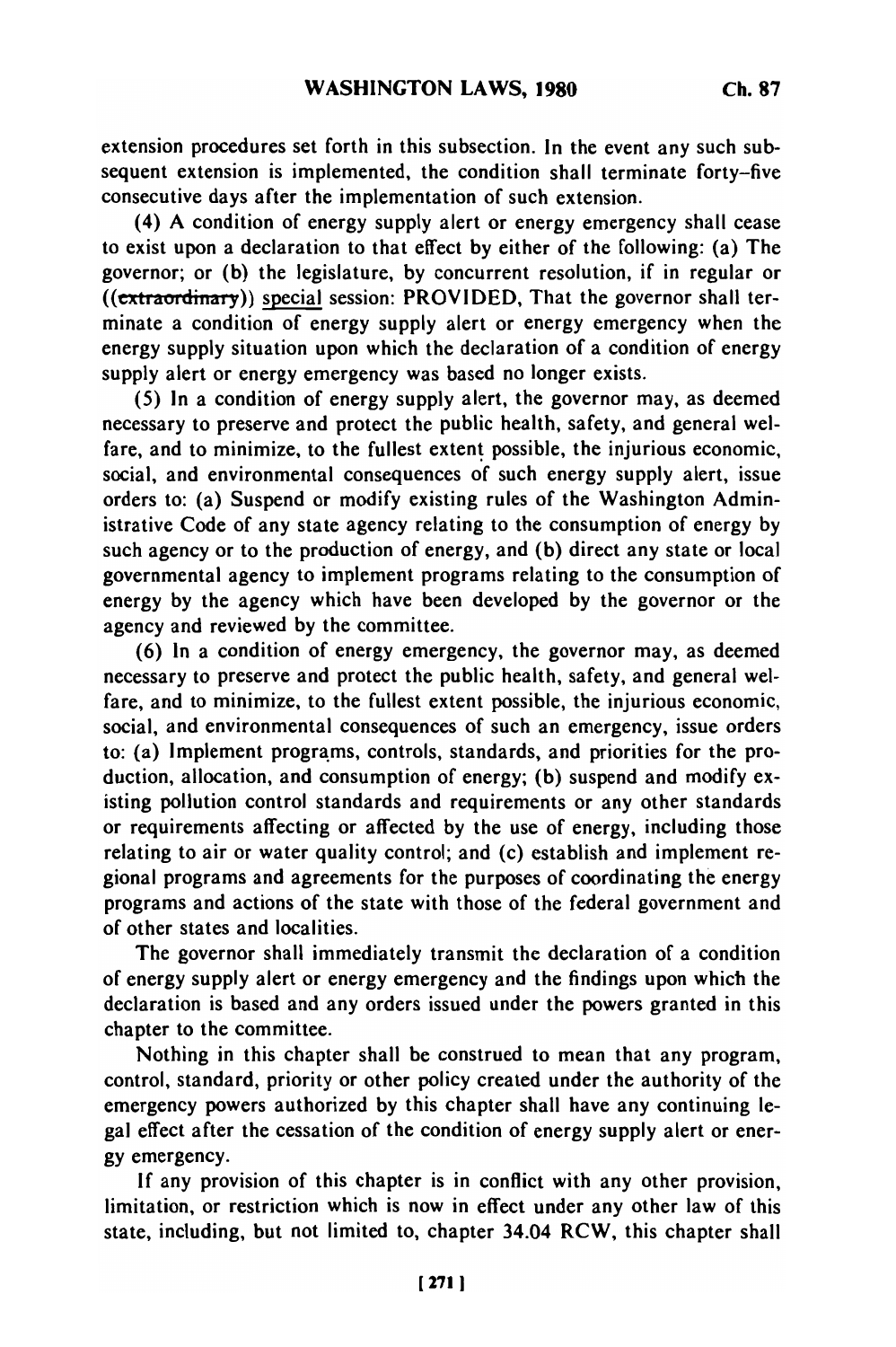**Ch. 87**

govern and control, and such other law or rule or regulation promulgated thereunder shall be deemed superseded for the purposes of this chapter.

Because of the emergency nature of this chapter, all actions authorized or required hereunder, or taken pursuant to any order issued by the governor, shall be exempted from any and all requirements and provisions of the state environmental policy act of 1971, chapter 43.21C RCW, including, but not limited to, the requirement for environmental impact statements.

Except as provided in this section nothing in this chapter shall exempt a person from compliance with the provisions of any other law, rule, or directive unless specifically ordered by the governor. The emergency powers granted to the governor in this chapter shall expire on June 30, 1981.

Sec. 24. Section 43.56.030, chapter **8,** Laws of 1965 as amended by section **59,** chapter 75, Laws of 1977 and RCW 43.56.030 are each amended to read as follows:

The board shall keep a record of all its transactions, and shall, at each regular session during an odd-numbered year, and may at any other time, make a report to the legislature of its doings and recommendations.

Sec. 25. Section 43.88.020, chapter 8, Laws of 1965 as last amended by section 135, chapter 151, Laws of 1979 and RCW 43.88.020 are each amended to read as follows:

**(1)** "Budget" shall mean a proposed plan of expenditures for a given period or purpose and the proposed means for financing these expenditures;

(2) "Budget document" shall mean a formal, written statement offered by the governor to the legislature, as provided in RCW 43.88.030.

(3) "Director of financial management" shall mean the official appointed by the governor to serve at the governor's pleasure and to whom the governor may delegate necessary authority to carry out the governor's duties as provided in this chapter. The director of financial management shall be head of the office of financial management which shall be in the office of the governor.

(4) "Agency" shall mean and include every state office, officer, each institution, whether educational, correctional or other, and every department, division, board and commission, except as otherwise provided in this chapter.

(5) "Public funds", for purposes of this chapter, shall mean all moneys, including cash, checks, bills, notes, drafts, stocks and bonds, whether held in trust or for operating purposes and collected or disbursed under law, whether or not such funds are otherwise subject to legislative appropriation.

(6) "Regulations" shall mean the policies, standards and requirements, stated in writing, designed to carry out the purposes of this chapter, as issued by the governor or his designated agent, and which shall have the force and effect of law.

(7) "Ensuing biennium" shall mean the fiscal biennium beginning on July Ist of the same year in which a regular session of the legislature is held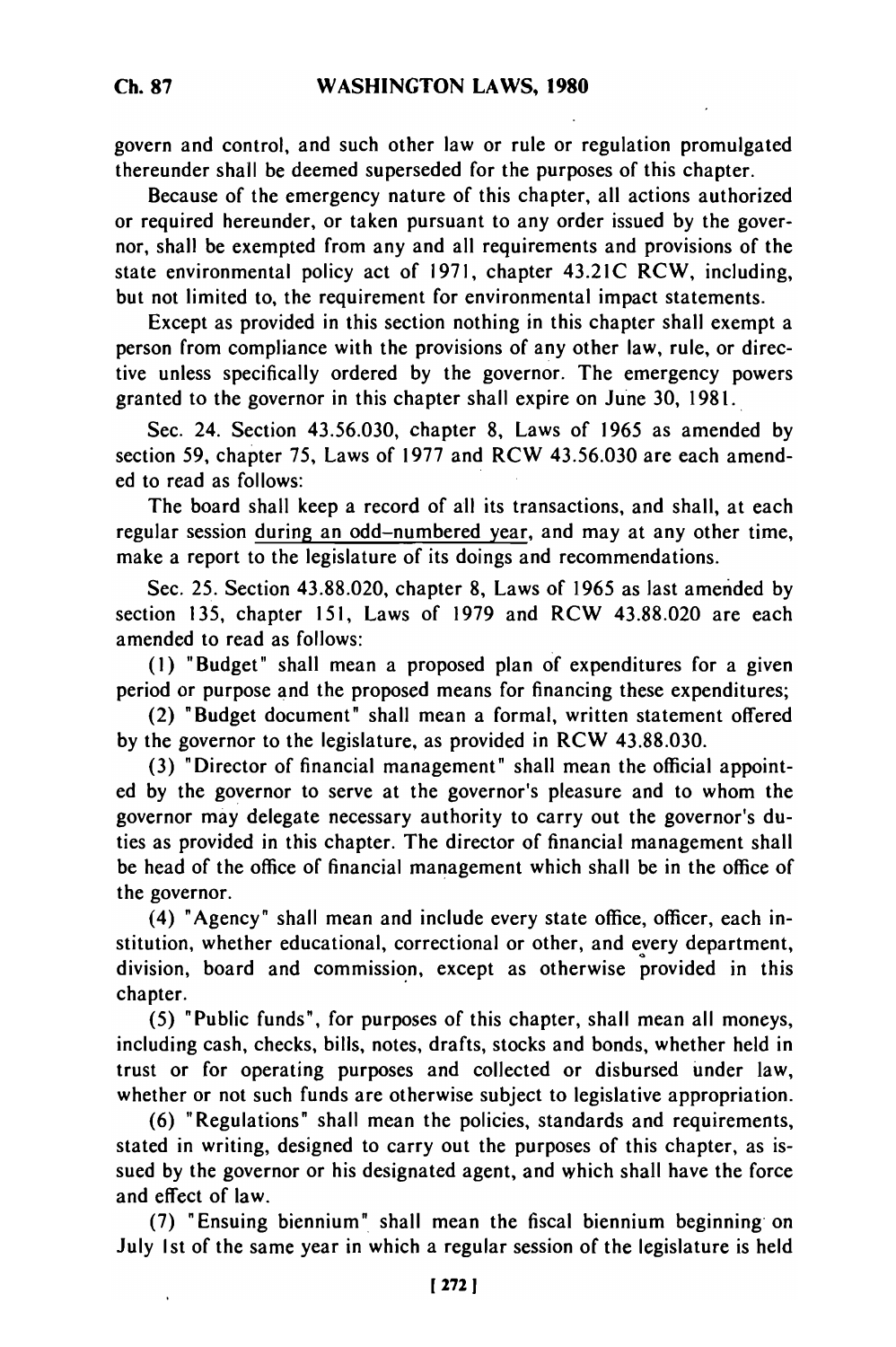during an odd-numbered year pursuant to Article 11, section 12 of the Constitution and which biennium next succeeds the current biennium.

(8) "Dedicated fund" means a fund in the state treasury, or a separate account or fund in the general fund in the state treasury, that by law is dedicated, appropriated or set aside for a limited object or purpose; but "dedicated fund" shall not include a revolving fund or a trust fund.

(9) "Revolving fund" means a fund in the state treasury, established by law, from which is paid the cost of goods or services furnished to or by a state agency, and which is replenished through charges made for such goods or services or through transfers from other accounts or funds.

(10) "Trust fund" means a fund in the state treasury in which designated persons or classes of persons have a vested beneficial interest or equitable ownership, or which was created or established by a gift, grant, contribution, devise, or bequest that limits the use of the fund to designated objects or purposes.

**(11)** "Administrative expenses" means expenditures for: (a) Salaries, wages, and related costs of personnel and (b) operations and maintenance including but not limited to costs of supplies, materials, services, and equipment.

(12) "Fiscal year" means the year beginning July 1st and ending the following June 30th.

Sec. 26. Section 43.88.030, chapter 8, Laws of 1965 as last amended by section **1,** chapter 247, Laws of 1977 ex. sess. and RCW 43.88.030 are each amended to read as follows:

(I) The budget document or documents shall consist of the governor's budget message which shall be explanatory of the budget and shall contain an outline of the proposed financial policies of the state for the ensuing fiscal period and shall describe in connection therewith the important features of the budget. The message shall set forth the reasons for salient changes from the previous fiscal period in expenditure and revenue items and shall explain any major changes in financial policy. Attached to the budget message shall be such supporting schedules, exhibits and other explanatory material in respect to both current operations and capital improvements as the governor shall deem to be useful to the legislature. The budget document or documents shall set forth a proposal for expenditures in the ensuing fiscal period based upon anticipated revenues for such fiscal period from the source and at the rates existing by law at the time of submission of the budget document: PROVIDED, That the governor may additionally submit, as an appendix to each agency budget or to the budget document or documents, a proposal for expenditures in the ensuing fiscal period from revenue sources derived from proposed changes in existing statutes.

The budget document or documents shall also contain: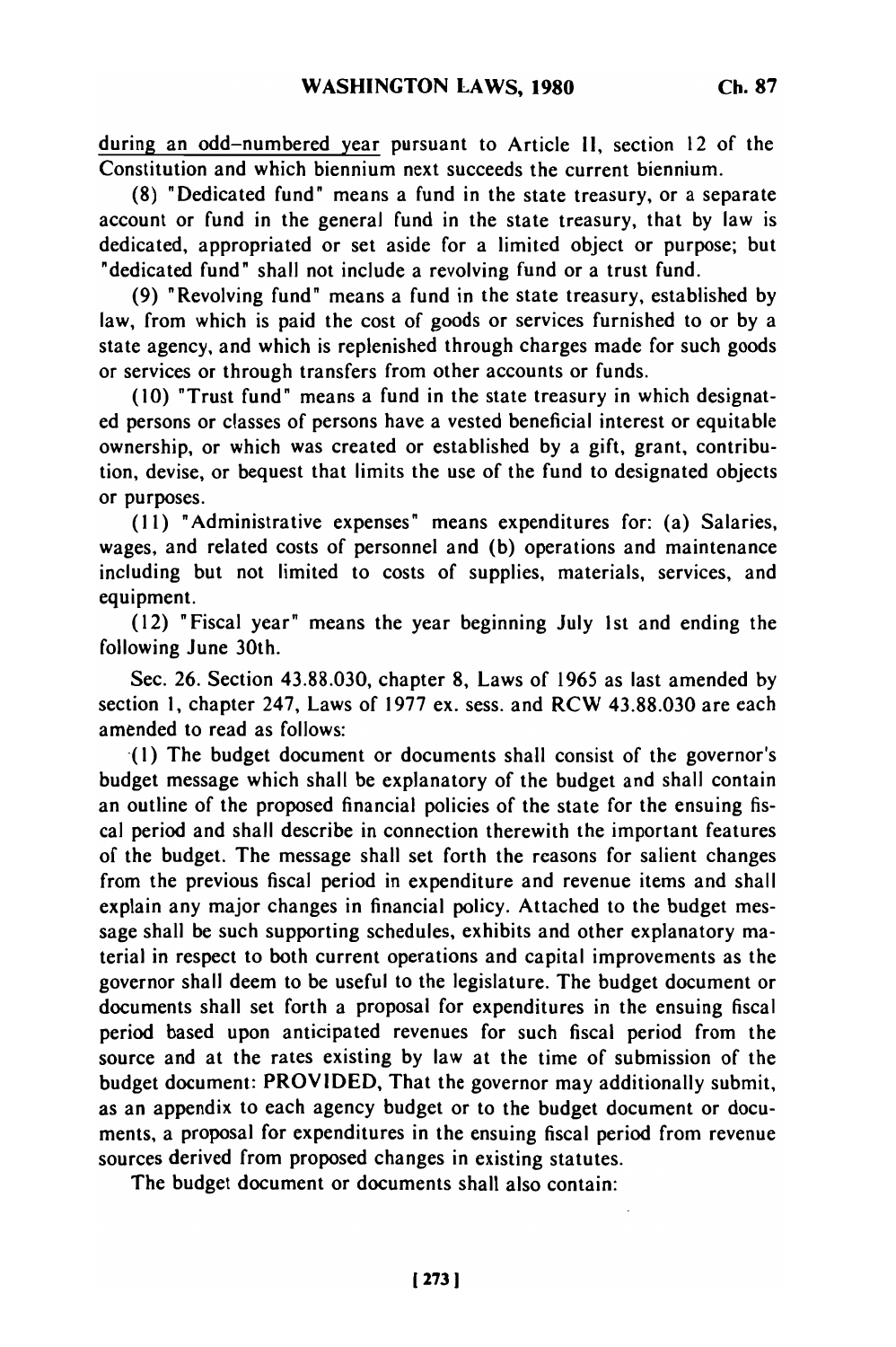(a) Revenues classified by fund and source for the immediately past fiscal period, those received or anticipated for the current fiscal period, and those anticipated for the ensuing biennium;

(b) Cash surplus or deficit, by fund, to the extent provided by RCW 43.88.040 and 43.88.050;

(c) Such additional information dealing with expenditures, revenues, workload, performance and personnel as the legislature may direct by law or concurrent resolution;

(d) Such additional information dealing with revenues and expenditures as the governor shall deem pertinent and useful to the legislature;

(e) Tabulations showing expenditures classified by fund, function, activity and object.

(2) The budget document or documents shall include detailed estimates of all anticipated revenues applicable to proposed operating or capital expenditures and shall also include all proposed operating or capital expenditures. The total of anticipated revenues shall equal or exceed the total of proposed applicable expenditures. The budget document or documents shall further include:

(a) Interest, amortization and redemption charges on the state debt;

(b) Payments of all reliefs, judgments and claims;

(c) Other statutory expenditures;

(d) Expenditures incident to the operation for each agency;

(e) Revenues derived from agency operations;

(f) Expenditures and revenues shall be given in comparative form showing those incurred or received for the immediately past fiscal period and those anticipated for the current biennium and next ensuing biennium.

(3) A separate budget document or schedule may be submitted consisting of:

(a) Expenditures incident to current or pending capital projects and to proposed new capital projects, relating the respective amounts proposed to be raised therefor by appropriations in the budget and the respective amounts proposed to be raised therefor by the issuance of bonds during the fiscal period;

(b) A capital program consisting of proposed capital projects for at least the two fiscal periods succeeding the next fiscal period. The capital program shall include for each proposed project a statement of the reason or purpose for the project along with an estimate of its cost;

(c) Such other information bearing upon capital projects as the governor shall deem to be useful to the legislature;

(d) Such other information relating to capital improvement projects as the legislature may direct by law or concurrent resolution.

registature may uncer by law or concurrent resolution.<br>(A) No change affecting the comparability of agency or program information relating to expenditures, revenues, workload, performance and permation relating to expenditures, revenues, workload, performance and personnel shall be made in the format of any budget document presented to the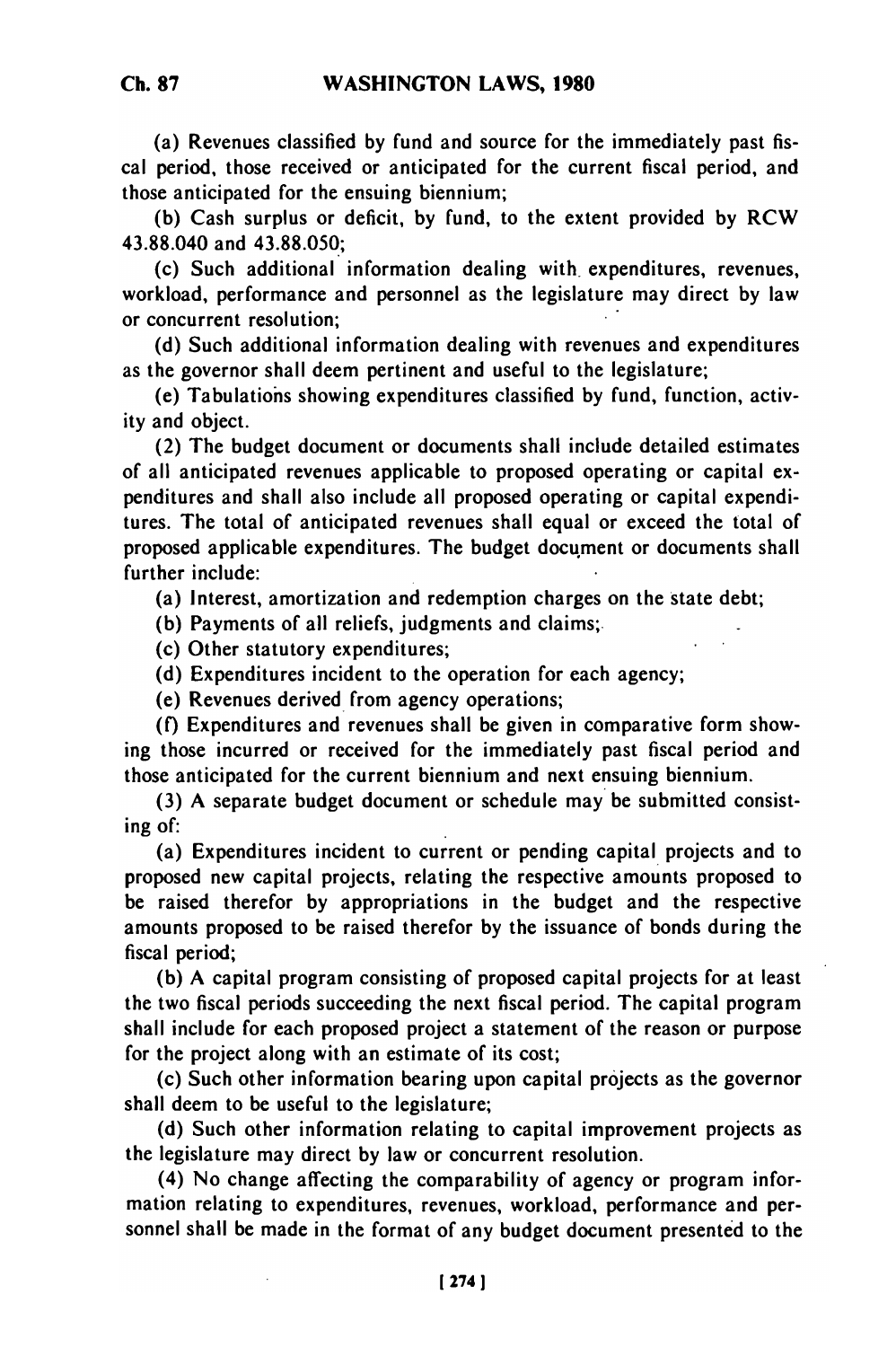legislature relative to the format **of** the budget document which was presented to the previous regular session of the legislature during an oddnumbered year without prior legislative concurrence. Prior legislative concurrence shall consist of (a) a favorable majority vote on the proposal **by** the standing committees on ways and means of both houses if the legislature is in session or **(b)** a favorable majority vote on the proposal **by** members of the legislative budget committee if the legislature is not in session.

Sec. **27.** Section **1,** chapter 20, Laws of **1891** as amended **by** section **1,** chapter 48, Laws of **1979** ex. sess. and RCW 44.04.010 are each amended to read as follows:

Regular sessions of the legislature shall be held annually, commencing on the second Monday of January.

Sec. **28.** Section **1,** chapter **36,** Laws of 1947 as last amended **by** section **1,** chapter **10,** Laws of **1969** and RCW 44.24.010 are each amended to read as follows:

There is hereby created a "state legislative council" hereinafter referred to as the council, which shall consist of fifteen senators and sixteen representatives from the legislature of the state of Washington, including the president pro tem of the senate and the speaker of the house of representatives, said council to be appointed **by** the president of the senate and the speaker of the house of representatives at least ten days before the close of the 1947 session of the legislature, and before the close of each regular session during an odd-numbered year thereafter: PROVIDED, That if prior to the close of any regular session during an odd-numbered year, the governor shall issue a proclamation convening the legislature into  $((extra$ special session, or the legislature shall by resolution convene the legislature into special session, following such regular session, then such appointments shall be made as a matter of closing business of such ((extraordinary)) **spe**cial session. The president of the senate and the speaker of the house of representatives shall prepare their lists of appointees so that the whole membership of the council shall include at least one individual from each United States congressional district within the state and so that the minority political party in each house shall have seven members on the council. The said lists of appointees shall be subject to confirmation as to the senate members **by** the senate and as to the house members **by** the house of representatives. In the event of a failure to appoint council members within the time above stated, or in the event of a refusal **by** either senate or house of representatives to confirm appointments on the council, then the members on the council from either house in which there is a failure to appoint or confirm shall **be** elected forthwith **by** the members of such house.

Sec. **29.** Section 2, chapter **36,** Laws of 1947 as last amended **by** section **1,** chapter 134, Laws of **1967** ex. sess. and RCW 44.24.020 are each amended to read as follows: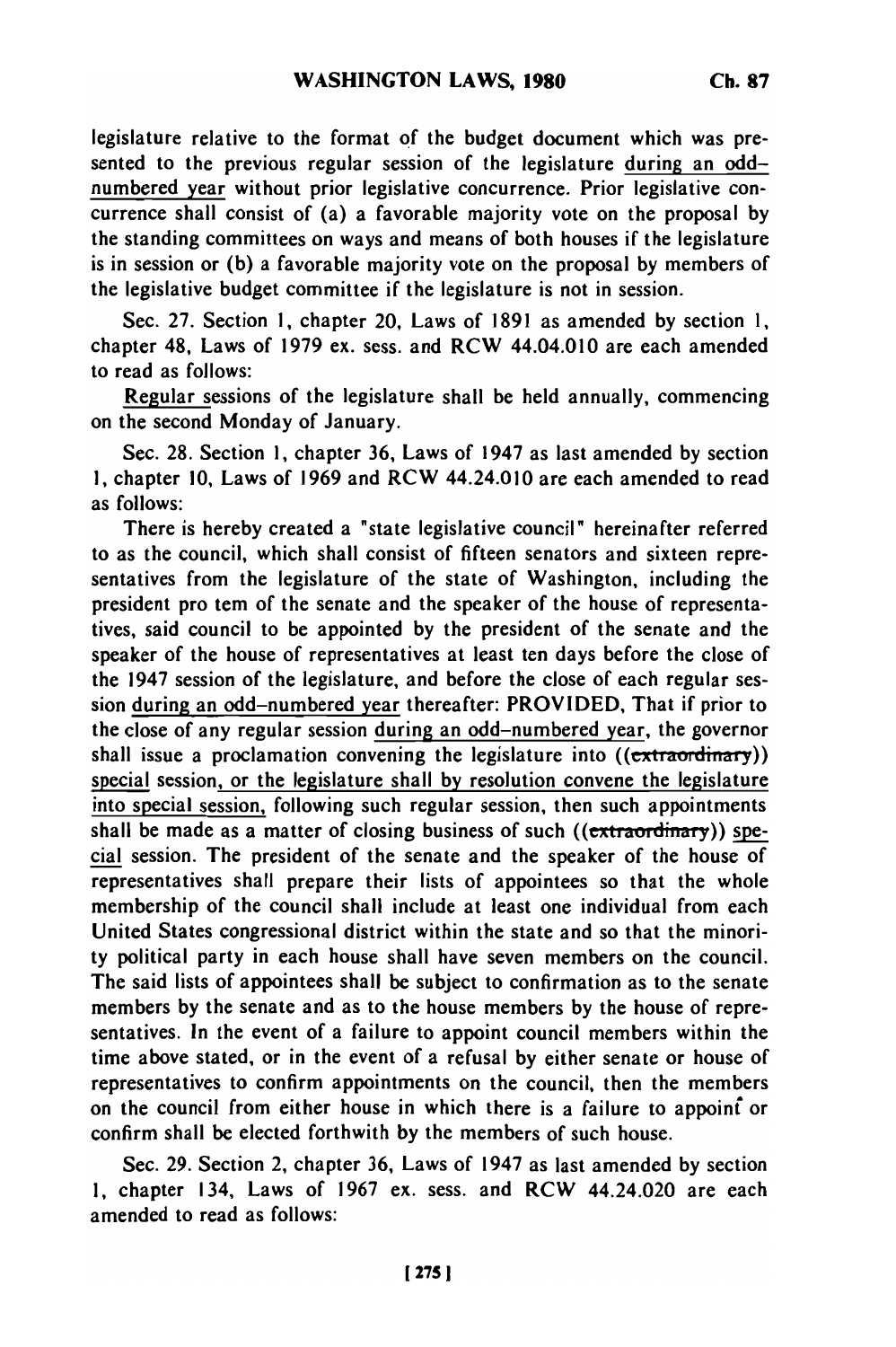The council shall have the following powers and duties:

(I) To perform, either through the council as a whole or through committees thereof all duties and functions customarily delegated to special interim legislative committees: PROVIDED, That any appointments of committee chairmen shall be approved by not less than fifteen members of the council;

(2) To examine and study the administrative organization and procedures of the state government, its offices, boards, committees, commissions, institutions, and other state agencies and to make recommendations, where found advisable, directed to the elimination of unnecessary overlapping or duplication of functions, procedures and expenditures, and to the promotion of economy and efficiency in state government;

(3) To make such other studies and examinations of the state government and its state agencies as it may find advisable and to hear complaints, hold hearings, gather information and make findings of fact with respect thereto: PROVIDED, That no investigation shall be had or public hearing be held without prior approval of two-thirds of the membership of the council: PROVIDED FURTHER, That any investigation or hearing once commenced may be terminated by a majority vote of the council;

(4) To receive messages and reports in person or in writing from the governor or any other state officials and to attend generally to any and all business addressed to or affecting the legislature during the interim between regular legislative sessions;

(5) To make reports from time to time to the members of the legislature and to the public with respect to any of its findings or recommendations. The council shall keep complete minutes of its meetings. The council shall make and distribute its biennial report to the members of the ensuing legislature at least ten days prior to the convening of the legislature in regular session during an odd-numbered year; and

(6) To cooperate, act, and function with similar councils or committees of other states, with the council of state governments, and with other interstate research organizations.

Sec. 30. Section **1,** chapter 43, Laws of 1951 as last amended by section 4, chapter 10, Laws of 1969 and RCW 44.28.010 are each amended to read as follows:

There is hereby created a legislative budget committee which shall consist of eight senators and eight representatives from the legislature. The senate members of the committee shall be appointed by the president of the senate and the house members of the committee shall be appointed by the speaker of the house. Not more than four members from each house shall be from the same political party. All members shall be appointed before the close of the 1967 session of the legislature and before the close of each regular session during an odd-numbered year thereafter: PROVIDED, That if prior to the close of each regular session during an odd-numbered year, the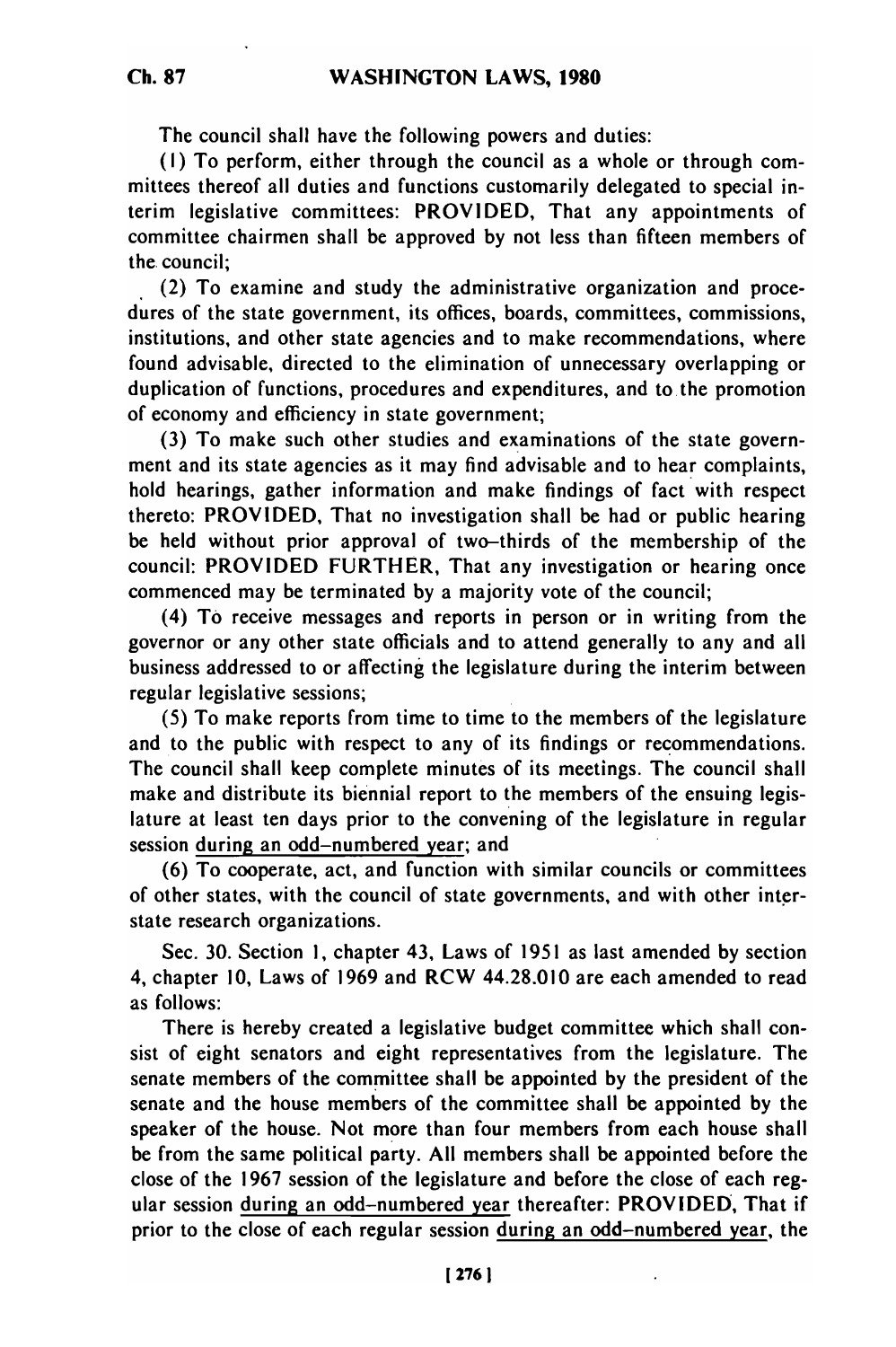governor shall issue a proclamation convening the legislature into  $($ ( $ext{rearr}$ ) dinary)) special session, or the legislature shall by resolution convene the legislature into special session, following such regular session, then such appointments shall be made as a matter of closing business of such ((extraordinary)) special session. Members shall be subject to confirmation, as to the senate members by the senate, and as to the house members by the house. In the event of a failure to appoint committee members, either on the part of the president of the senate or on the part of the speaker of the house, or in the event of a refusal by either the senate or the house to confirm appointments on the committee, then the members of the committee from either house in which there is a failure to appoint or confirm shall be elected forthwith by the members of such house.

Sec. 31. Section 12, chapter 43, Laws of 1951 as last amended by section 5, chapter 10, Laws of 1969 and RCW 44.28.020 are each amended to read as follows:

The term of office of the members of the committee who continue to be members of the senate and house shall be from the close of the session in which they were appointed or elected as provided in RCW 44.28.010 until the close of the next regular session during an odd-numbered year or  $((e^{\pi})$ traordinary)) special session following such regular session, or, in the event that such appointments or elections are not made, until the close of the next regular session during an odd-numbered year during which successors are appointed or elected. The term of office of such committee members as shall not continue to be members of the senate and house shall cease upon the convening of the next regular session of the legislature during an oddnumbered year after their confirmation, election or appointment. Vacancies on the committee shall be filled by appointment by the remaining members. All such vacancies shall be filled from the same political party and from the same house as the member whose seat was vacated.

Sec. 32. Section 3, chapter 265, Laws of 1969 ex. sess. and RCW 44- .30.020 are each amended to read as follows:

The committee shall consist of five senators and five representatives who shall be selected prior to the close of the forty-first session of the legislature, and at least ten days before the close of each regular session during an odd-numbered year thereafter as follows:

**(1)** The president of the senate shall nominate five senators to serve on the committee, and shall submit the list of nominees to the senate for confirmation. Upon confirmation, the senators shall be deemed installed as members.

(2) The speaker of the house shall nominate five members of the house of representatives to serve on the committee, and submit the list of nominees to the house for confirmation. Upon confirmation, the representatives shall be deemed installed as members.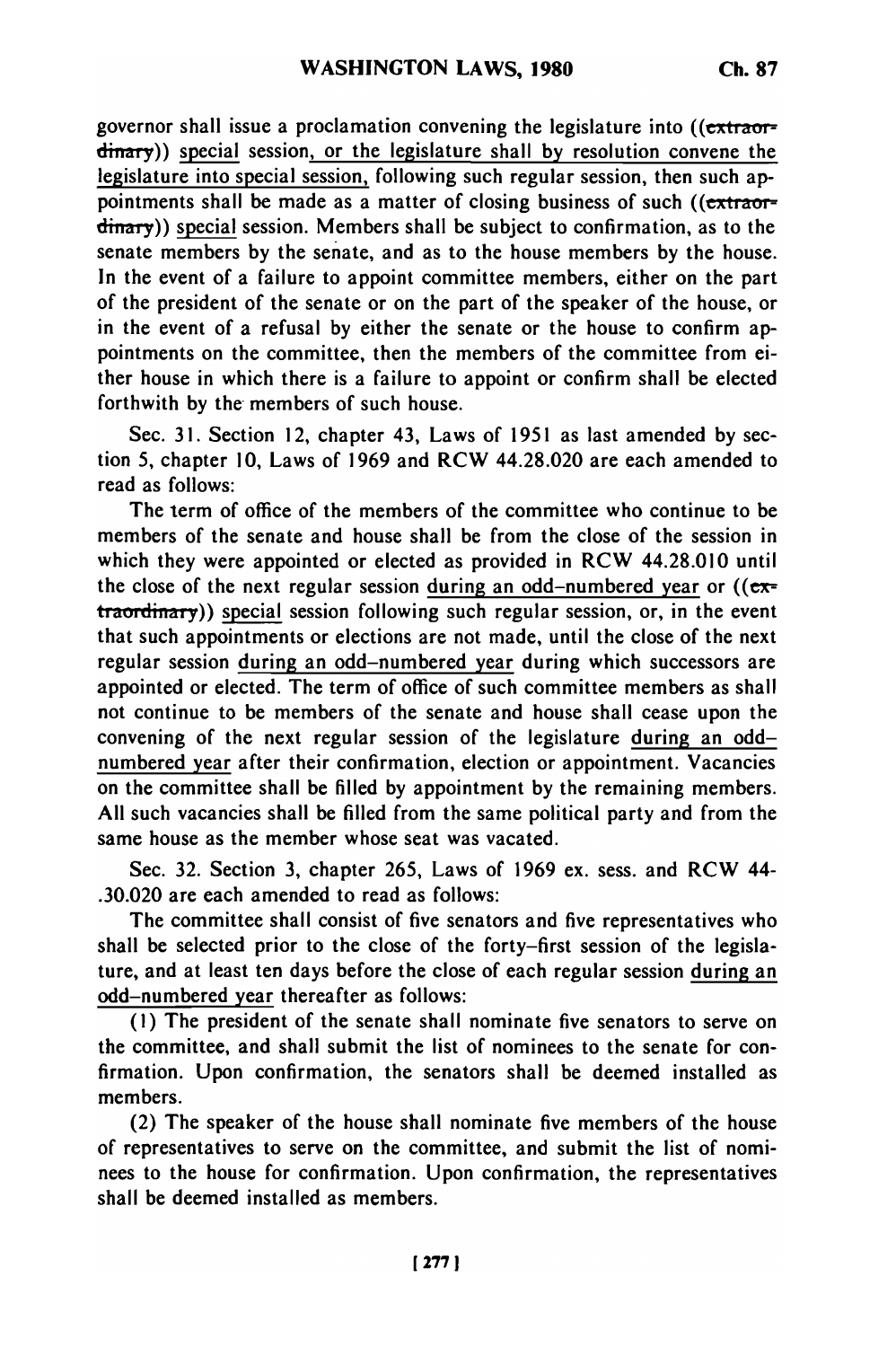In the event of a failure to appoint members within the time above stated, or in the event of a refusal to confirm, the members on the committee from either house in which there is a failure to appoint or confirm shall be elected forthwith **by** the members of such house.

Sec. **33.** Section **5,** chapter **265,** Laws of 1969 ex. sess. and RCW 44- **.30.030** are each amended to read as follows:

Members shall serve until their successors are installed as provided in RCW 44.30.020 at the next succeeding regular session of the legislature during an odd-numbered year, or until they are no longer members of the legislature, whichever is sooner.

Sec. 34. Section 3, chapter **130,** Laws of 1965 ex. sess. as amended **by** section **3,** chapter **10,** Laws of 1969 and RCW 44.33.220 are each amended to read as follows:

The committee shall consist of five senators and five representatives who shall be selected prior to the close of the thirty-ninth session of the legislature, and before the close of each regular session during an odd-numbered year thereafter as follows: PROVIDED, That if prior to the close of each regular session during an odd-numbered year, the governor shall issue a proclamation convening the legislature into  $((\epsilon x)^{10} + \epsilon x)^{10}$  special session, or the legislature shall **by** resolution convene the legislature into spe**cial** session, following such regular session, then such selections shall be made as a matter of closing business of such ((extraordinary)) special session.

**(1)** The president of the senate shall nominate five senators to serve on the committee, and shall submit the list of nominees to the senate for confirmation. Upon confirmation, the senators shall be deemed installed as members.

(2) The speaker of the house shall nominate five members of the house of representatives to serve on the committee, and submit the list of nominees to the house for confirmation. Upon confirmation, the representatives shall be deemed installed as members.

In the event of a failure to appoint members within the time above stated, or in the event of a refusal to confirm, then the members on the committee from either house in which there is a failure to appoint or confirm shall be elected forthwith by the members **of** such house.

Sec. **35.** Section **5,** chapter **130,** Laws **of 1965** ex. sess. as amended **by** section **6,** chapter **10,** Laws of 1969 and RCW 44.33.240 are each amended to read as follows:

Members shall serve until their successors are installed as provided in **RCW** 44.33.220 at the next succeeding regular session of the legislature during an odd-numbered year, or until they are no longer members of the legislature, whichever is sooner or at the  $((\epsilon x)^{i} + \epsilon x)^{i}$  special session, if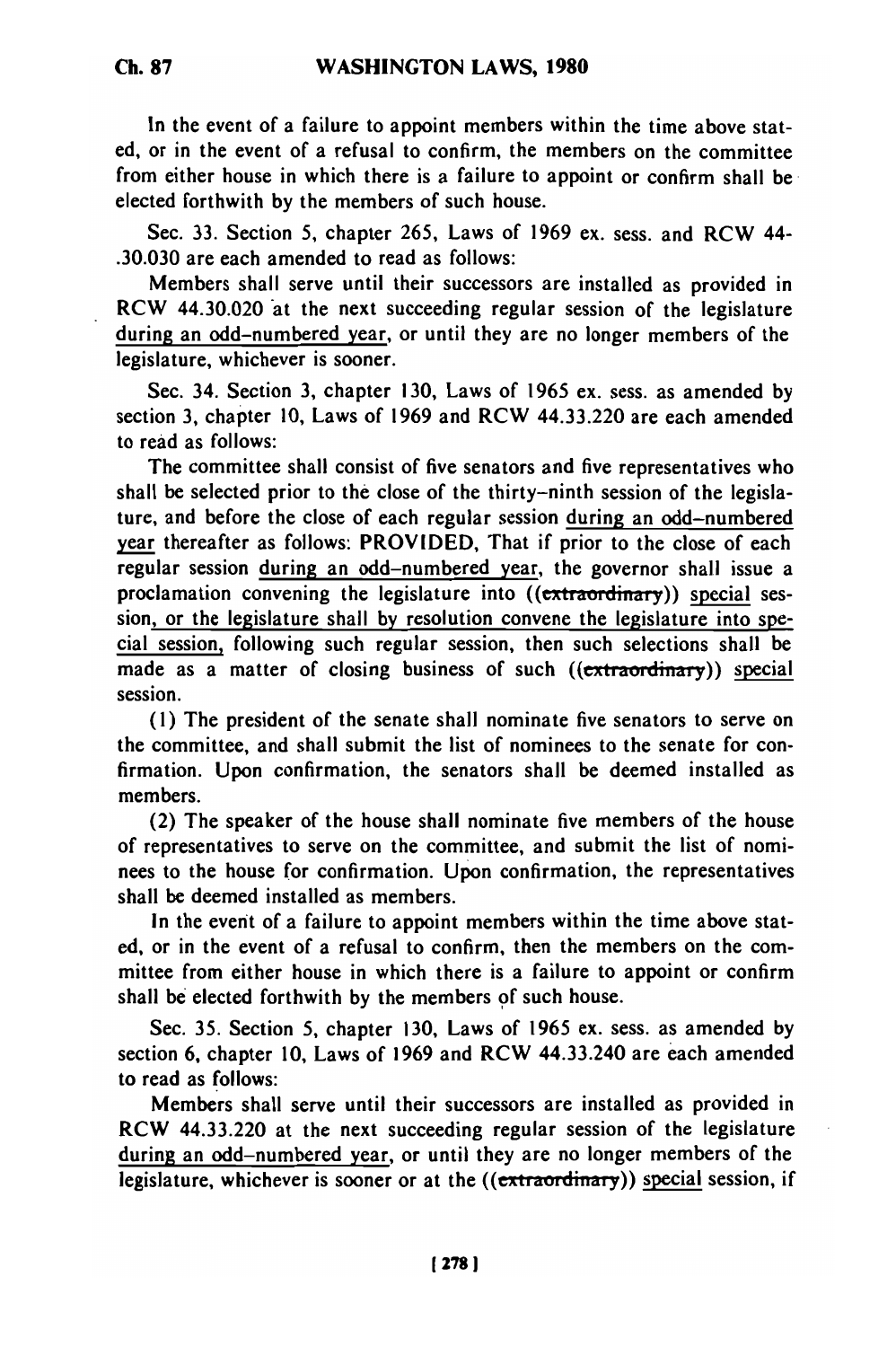any, following the said next succeeding regular session during an oddnumbered year.

Sec. 36. Section **3,** chapter 308, Laws of 1961 and RCW 44.36.030 are each amended to read as follows:

The committee shall consist of five senators and five representatives who shall be selected as follows:

(I) The president of the senate shall nominate five senators to serve on the committee, who shall be residents of urban areas of the state, and shall submit the list of nominees to the senate for confirmation. In the event that the president does not nominate five senators, or in the event that the senate does not confirm the nominees prior to two days before the close of the regular session of the legislature during an odd-numbered year, the senate shall elect the members **by** a majority vote of a quorum. Upon confirmation or election, the senators shall be installed as members.

(2) The speaker of the house shall nominate five representatives to serve on the committee, who shall be residents of urban areas of the state, and submit the list of nominees to the house for confirmation. In the event that the speaker does not nominate five representatives, or in the event that the house does not confirm the nominees prior to two days before the close of the regular session of the legislature during an odd-numbered year, the house shall elect the members by a majority vote. Upon confirmation or election, the representatives shall be deemed installed as members.

Sec. 37. Section 5, chapter 308, Laws of 1961 and RCW 44.36.050 are each amended to read as follows:

Members shall serve until their successors are installed as provided in RCW 44.36.030, at the next succeeding regular session of the legislature during an odd-numbered year, or until they are no longer members of the legislature, whichever is sooner.

Sec. 38. Section **3,** chapter 260, Laws of 1969 ex. sess. as amended by section 15, chapter 328, Laws of **1977** ex. sess. and RCW 44.39.020 are each amended to read as follows:

Members shall serve until their successors are installed as provided in RCW 44.39.015, as now or hereafter amended, at the next succeeding regular session of the legislature during an odd-numbered year, or until they are no longer members of the legislature, whichever is sooner.

Sec. **39.** Section **35,** chapter **3,** Laws of 1963 ex. sess. as last amended by section **1,** chapter 195, Laws of 1971 ex. sess. and RCW 44.40.010 are each amended to read as follows:

The joint fact-finding committee on highways, streets, and bridges originally created by chapter 111, Laws of 1947, recreated and renamed the joint committee on highways by chapter 3, Laws of 1963 extraordinary session, is hereby recreated and renamed the legislative transportation committee. The renaming of said committee shall not affect any powers invested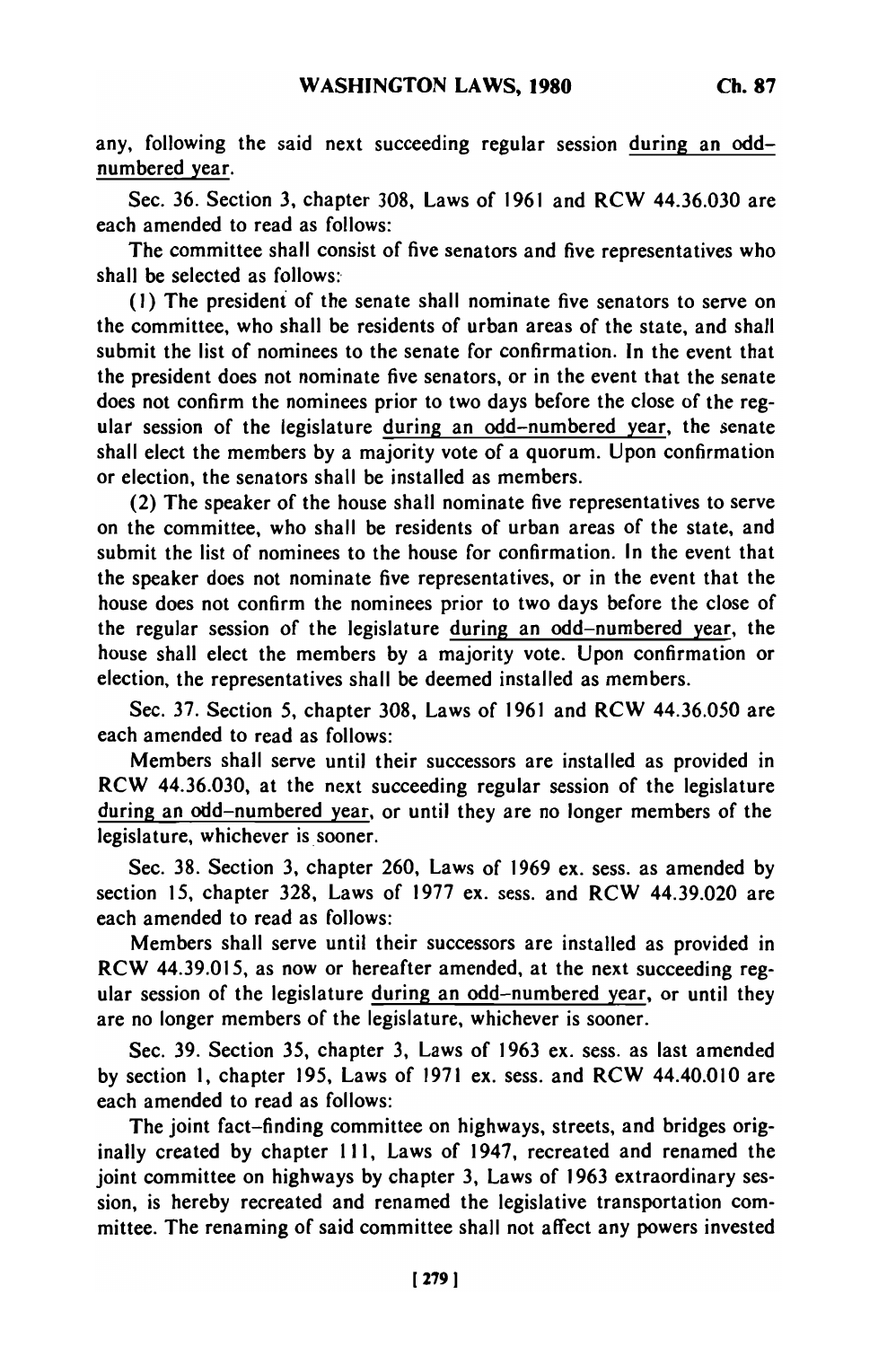in it or its duties imposed upon it **by** any other statute. **All** appropriations made to the committee under its former name shall continue to be available to said committee as renamed, the legislative transportation committee. The committee shall consist of eleven senators to be appointed by the president of the senate and twelve members of the house of representatives to be appointed by the speaker thereof. A list of appointees shall be submitted before the close of each regular legislative session during an odd-numbered year or any successive ((extraordinary)) special session ((called)) convened by the governor or the legislature prior to the close of such regular session or successive ( $(\overline{textmatrix})$ ) special session(s) for confirmation of senate members, by the senate, and house members, by the house. Vacancies occurring shall be filled by the appointing authority.

Sec. 40. Section **1,** chapter 373, Laws of 1977 ex. sess. and RCW 44- .48.010 are each amended to read as follows:

There is hereby created a legislative evaluation and accountability program committee which shall consist of four senators and four representatives from the legislature. The senate members of the committee shall be appointed by the president of the senate and the house members of the committee shall be appointed by the speaker of the house. Not more than two members from each house shall be from the same political party. All members shall be appointed before the close of the 1977 session of the legislature and before the close of each regular session during an odd-numbered year thereafter. Members shall be subject to confirmation, as to the senate members by the senate, and as to the house members by the house.

Sec. 41. Section 2, chapter 373, Laws of 1977 ex. sess. and RCW 44- .48.020 are each amended to read as follows:

The term of office of the members of the committee who continue to be members of the senate and house shall be from the close of the session in which they were appointed or elected as provided in RCW 44.48.010 until the close of the next regular session during an odd-numbered year, or, in the event that such appointments or elections are not made, until the close of the next regular session during an odd-numbered year during which successors are appointed or elected. The term of office of such committee members as shall not continue to be members of the senate and house shall cease upon the convening of the next regular session of the legislature during an odd-numbered year after their confirmation, election, or appointment. Vacancies on the committee shall be filled by appointment by the remaining members. All such vacancies shall be filled from the same political party and from the same house as the member whose seat was vacated.

Sec. 42. Section 3, chapter 373, Laws of 1977 ex. sess. and RCW 44- .48.030 are each amended to read as follows:

On and after the commencement of a succeeding regular session of the legislature during an odd-numbered year, those members of the committee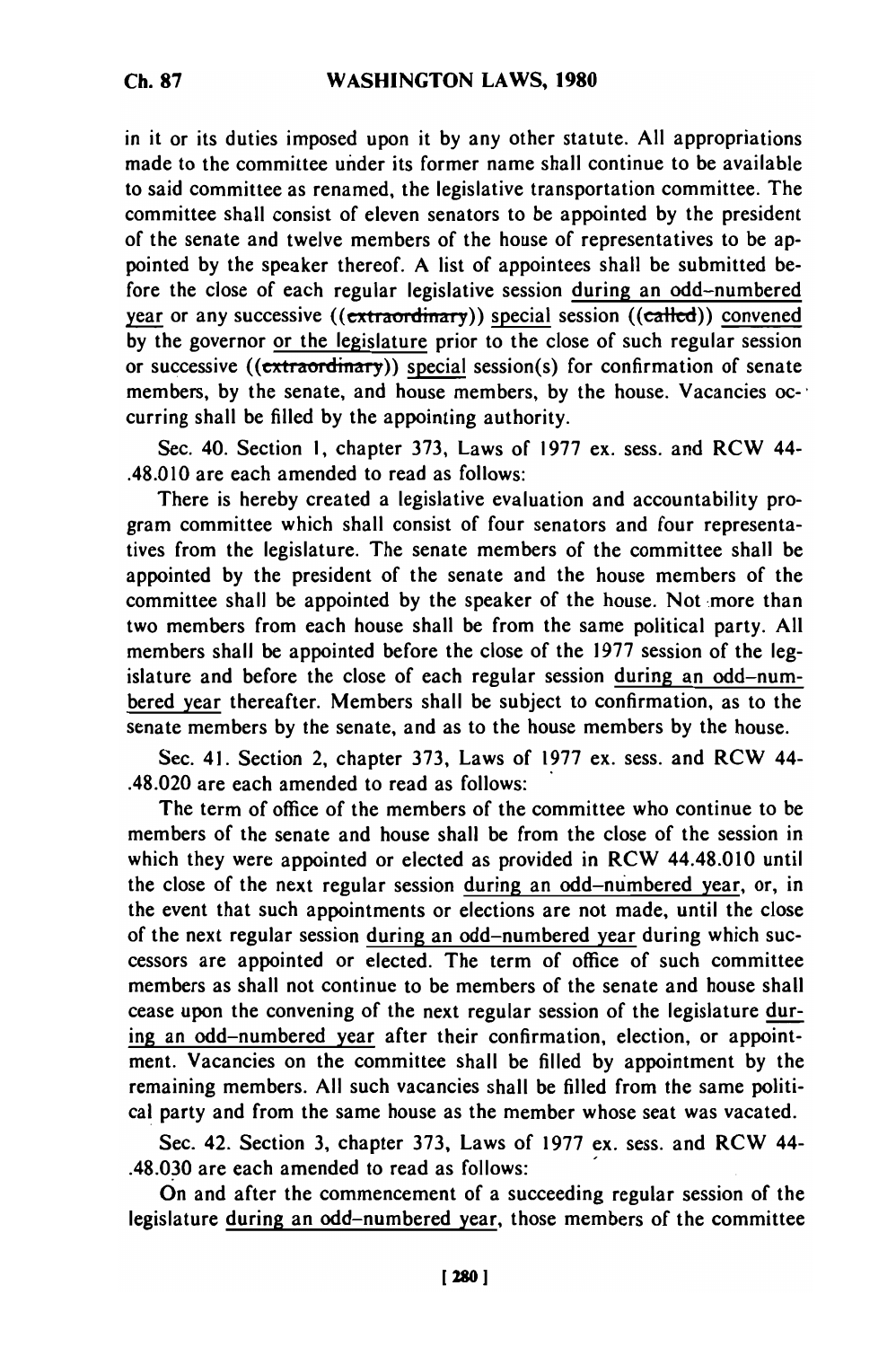who continue to be members of the senate and house, respectively, shall continue as members of the committee as indicated in RCW 44.48.020 and the committee shall continue with all its powers, duties, authorities, records, papers, personnel and staff, and all funds made available for its use.

Sec. 43. Section 2, chapter **150,** Laws of **1967** ex. sess. as amended **by** section 2, chapter **218,** Laws of **1977** ex. sess. and RCW 44.60.020 are each amended to read as follows:

There is created within each house of the legislature a board of legislative ethics composed of eight members. Prior to the close of the present session of the legislature the respective chairmen of the majority and minority senate caucuses shall each appoint two senators from their own caucus and in addition thereto shall each appoint two persons who are not active members of the legislature to serve as lay members of the senate board, and the eight members so selected shall constitute the senate board of ethics; and the respective chairmen of the majority and minority caucuses in the house of representatives shall each appoint two members from their own caucus and in addition thereto shall each appoint two persons who are not active members of the legislature to serve as lay members of the house board, and the eight members so selected shall constitute the house board of ethics. **All** such appointments of legislative and lay members shall be subject to the consent of the caucus wherein the appointment is made. The terms of legislative members shall be until they are no longer a member of the legislature or until their successors are appointed, whichever is sooner, and the terms of lay members shall be until their successors are appointed; and no member shall be removed during his term except for cause. Successors to legislative and lay members shall be appointed either: **(1)** On the day on which the next succeeding regular session of the legislature during an odd-numbered year shall adjourn sine die: PROVIDED, That if prior to such adjournment sine die, the governor or the legislature shall have  $((\text{pro-}$ claimed an extraordinary)) convened a special session of the legislature, the appointments shall not be made until the day on which such ((extraordinary)) special session shall adjourn sine die; or (2) within sixty days after the vacancy occurs, whichever is sooner. Legislative and lay members shall both be eligible for reappointment. Vacancies in the position of legislative or lay members shall be filled **by** the same appointing power and in the same manner as for the member vacating. Any vacancy shall not impair the right of the remaining members to exercise all of the powers of their board so long as quorum requirements are met.

Five members shall constitute a quorum for the board of each house and nine members shall constitute a quorum for the joint board: PROVIDED, That for the purpose of rendering a final decision pursuant to RCW 44.60.110(4)(h) six members shall constitute a quorum for the board of each house.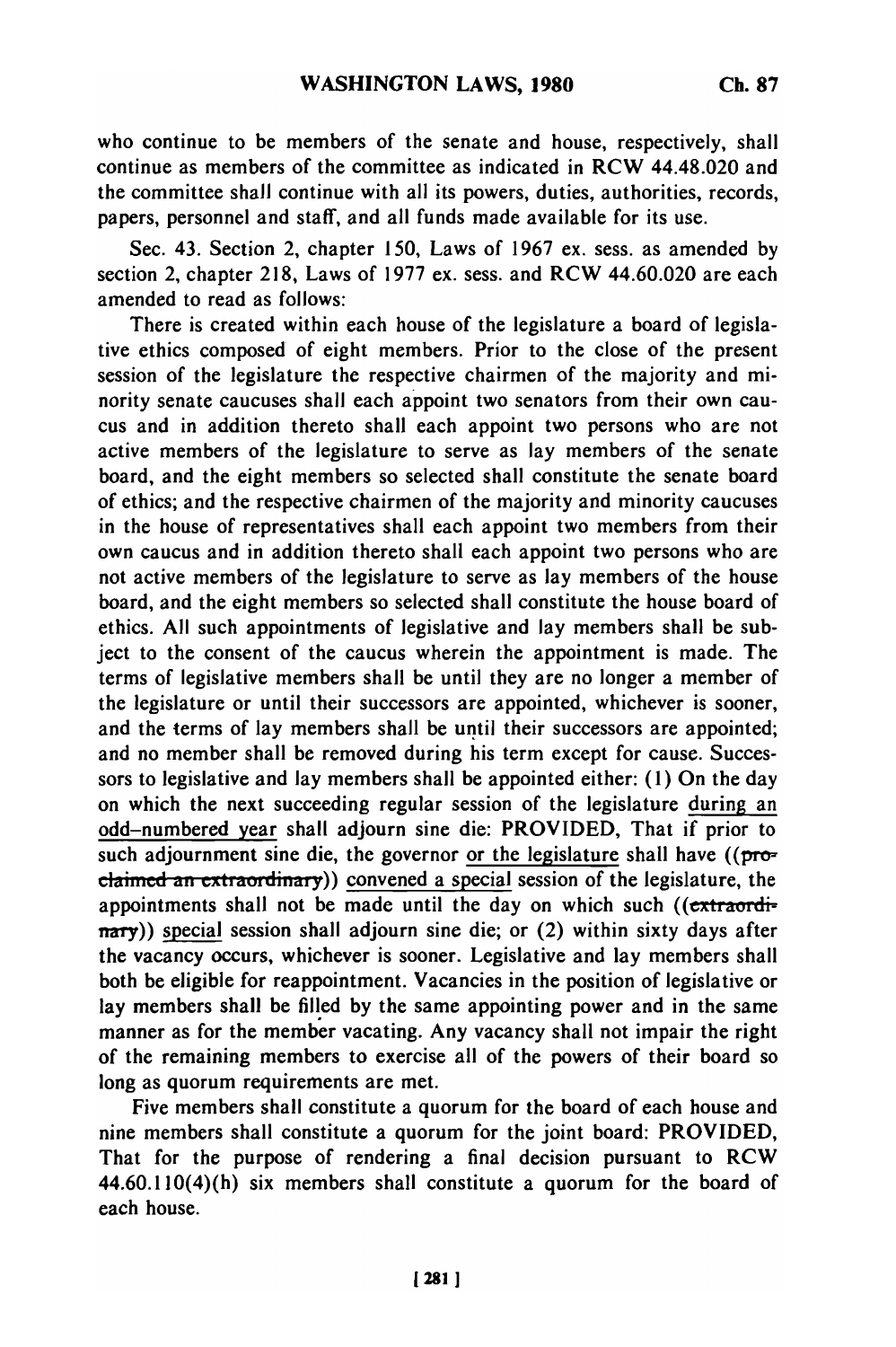Sec. 44. Section 46.68.120, chapter 12, Laws of 1961 as last amended by section 185, chapter 158, Laws of 1979 and RCW 46.68.120 are each amended to read as follows:

Funds to be paid to the counties of the state shall be subject to deduction and distribution as follows:

(1) One and one-half percent of such sums shall be deducted monthly as such sums accrue and set aside for the use of the department of transportation and the county road administration board for the supervision of work and expenditures of such counties on the county roads thereof, including the supervision and administration of federal-aid programs for which the transportation commission has responsibility: PROVIDED, That any moneys so retained and not expended shall be credited in the succeeding biennium to the counties in proportion to deductions herein made;

(2) All sums required to be repaid to counties composed entirely of islands shall be deducted;

(3) The balance remaining to the credit of counties after such deductions shall be paid to the several counties monthly, as such funds accrue, upon the basis of the following formula:

(a) Ten percent of such sum shall be divided equally among the several counties.

(b) Thirty percent shall be paid to each county in direct proportion that the sum of the total number of private automobiles and trucks licensed by registered owners residing in unincorporated areas and seven percent of the number of private automobiles and trucks licensed by registered owners residing in incorporated areas within each county bears to the total of such sums for all counties. The number of registered vehicles so used shall be as certified by the director of licensing for the year next preceding the date of calculation of the allocation amounts. The director of licensing shall first supply such information not later than the fifteenth day of February, 1956, and on the fifteenth of February each two years thereafter.

(c) Thirty percent shall. be paid to each county in direct proportion that the product of the county's trunk" highway mileage and its prorated estimated annual cost per trunk mile as provided in subsection (e) is to the sum of such products for all counties. County trunk highways are defined as county roads regularly used by school buses and/or rural free delivery mail carriers of the United States post office department, but not foot carriers. Determination of the number of miles of county roads used in each county by school buses shall be based solely upon information supplied by the superintendent of public instruction who shall on October 1, 1955, and on October 1st of each odd-numbered year thereafter furnish the transportation commission with a map of each county upon which is indicated the county roads used by school buses at the close of the preceding school year, together with a detailed statement showing the total number of miles of county highway over which school buses operated in each county during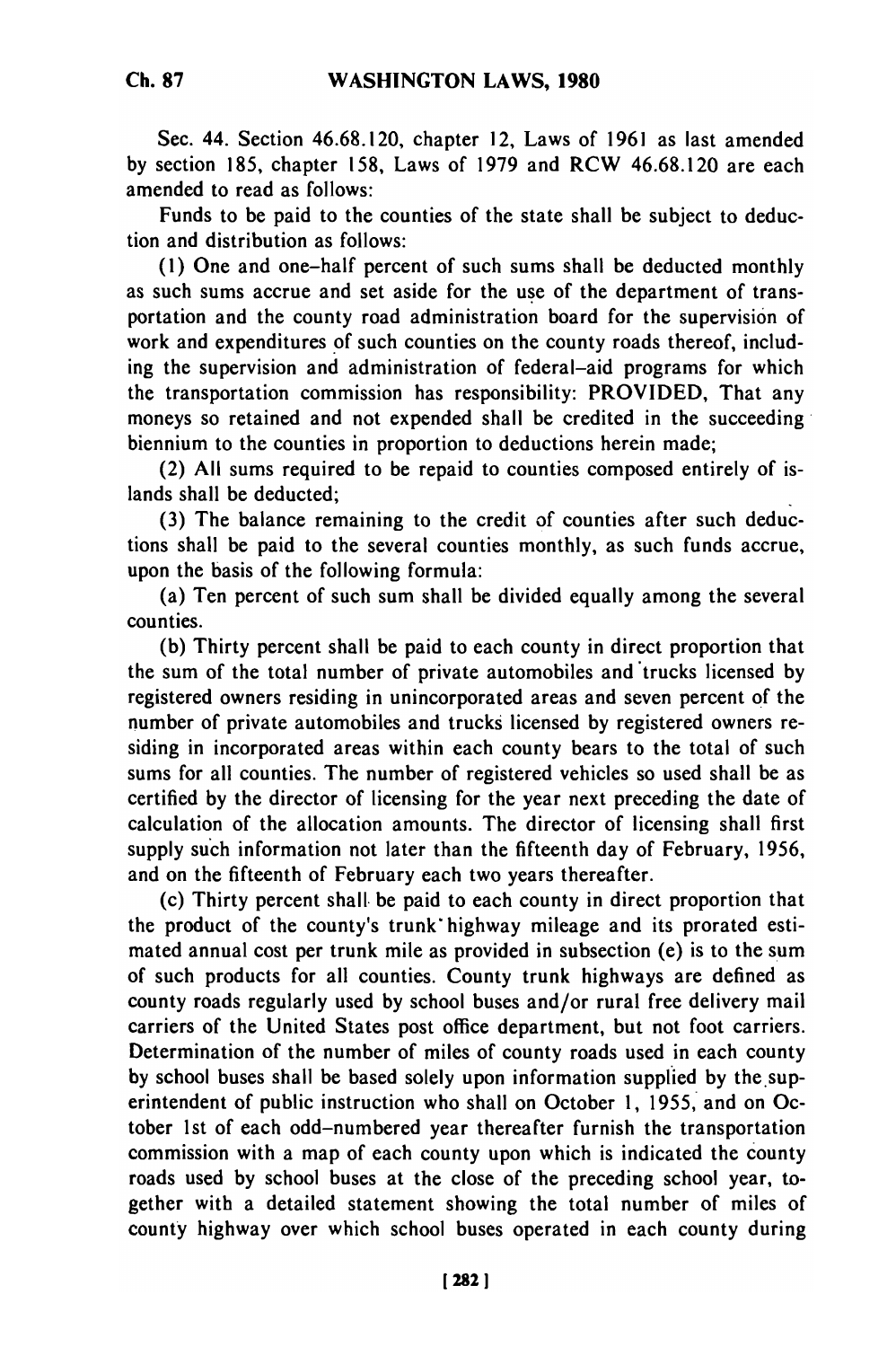such year. Determination of the number of miles of county roads used in each county by rural mail carriers on routes serviced by vehicles during the year shall be based solely upon information supplied by the United States postal department as of January 1st of the even-numbered years.

(d) Thirty percent of such sum shall be paid to each of the several counties in the direct proportion that the product of the trunk highway mileage of the county and its "money need factor" as defined in subsection (f) is to the total of such products for all counties.

(e) Every four years, beginning with the 1958 allocation, the transportation commission and the legislative transportation committee shall reexamine or cause to be reexamined all the factors on which the estimated annual costs per trunk mile for the several counties have been based and shall make such adjustments as may be necessary. The following formula shall be used: One twenty-fifth of the estimated total county road replacement cost, plus the total annual maintenance cost, divided by the total miles of county road in such county, and multiplied by the result obtained from dividing the total miles of county road in said county by the total trunk road mileage in said county. For the purpose of allocating funds from the motor vehicle fund, a county road shall be defined as one established as such by resolution or order of establishment of the county legislative authority.

(f) The "money need factor" for each of the several counties shall be the difference between the prorated estimated annual costs as provided for in subsection (e) of this subsection and the sum of the following three amounts divided by the county trunk highway mileage:

(1) The equivalent of a two dollar and twenty-five cents per thousand dollars of assessed value tax levy on the valuation, as equalized by the state department of revenue for state purposes, of all taxable property in the county road districts;

(2) One-fourth the sum of all funds received by the county from the federal forest reserve fund during the two calendar years next preceding the date of the adjustment of the allocation amounts as certified by the state treasurer; and

(3) One-half the sum of motor vehicle license fees and motor vehicle fuel tax refunded to the county during the two calendar years next preceding the date of the adjustment of the allocation amounts as provided in RCW 46.68.080. These shall be as supplied to the transportation commission by the state treasurer for that purpose. The department of revenue and the state treasurer shall supply the information herein requested on or before January 1, 1956, and on said date each two years thereafter.

The following formula shall be used for the purpose of obtaining the "money need factor" of the several counties: The prorated estimated annual cost per trunk mile multiplied by the trunk miles will equal the total need of the individual county. The total need minus the sum of the three resources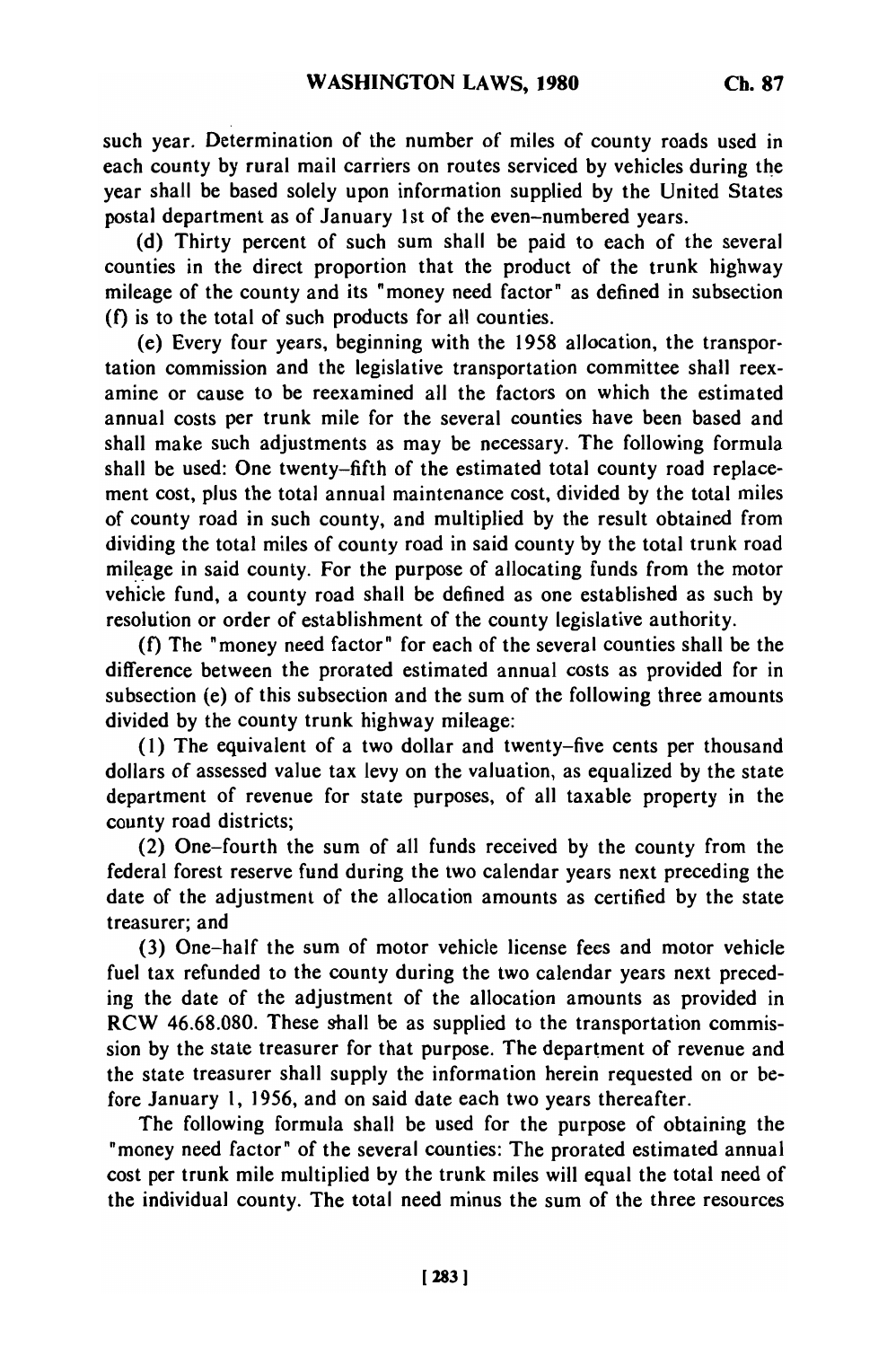set forth in subsection **(f)** shall equal the net need. The net need of the individual county divided by the total net needs for all counties shall equal the "money need factor" for that county.

(g) The transportation commission shall adjust the allocations of the several counties on March 1st of every even-numbered year based solely upon the sources of information hereinbefore required: PROVIDED, That the total allocation factor composed of the sum of the four factors defined in subsections (a), (b), (c), and (d) shall be held to a level not more than five percent above or five percent below the total allocation factor in use during the previous two year period.

(h) The transportation commission and the legislative transportation committee shall relog or cause to be relogged the total road mileages upon which the prorated estimated annual costs per trunk mile are based and shall recalculate such costs on the basis of such relogging and shall report their findings and recommendations to the legislature at its next regular session during an odd-numbered year.

(i) The transportation commission and the legislative transportation committee shall study and report their findings and recommendations to the legislature concerning the following problems as they affect the allocation of "motor vehicle fund" funds to counties:

(1) Comparative costs per trunk mile based on federal aid contracts versus those herein advocated;

(2) Average costs per trunk mile;

(3) The advisability of using either "trunk mileage" or 'county road" mileage exclusively as the criterion instead of both as in this plan adopted;

(4) Reassessment of bridge costs based on current information and relogging of bridges;

(5) The items in the list of resources used in determining the "need factor";

(6) The development of a uniform accounting system for counties with regard to road and bridge construction and maintenance costs;

(7) A redefinition of rural and urban vehicles which better reflects the use of said vehicles on county roads.

Sec. 45. Section 7, chapter 151, Laws of 1977 ex. sess. and RCW 47- .01.071 are each amended to read as follows:

The transportation commission shall have the following functions, powers, and duties:

**(1)** To propose policies to be adopted by the legislature designed to assure the development and maintenance of a comprehensive and balanced state-wide transportation system which will meet the needs of the people of this state for safe and efficient transportation services. Wherever appropriate the policies shall provide for the use of integrated, intermodal transportation systems to implement the social, economic, and environmental policies, goals, and objectives of the people of the state, and especially to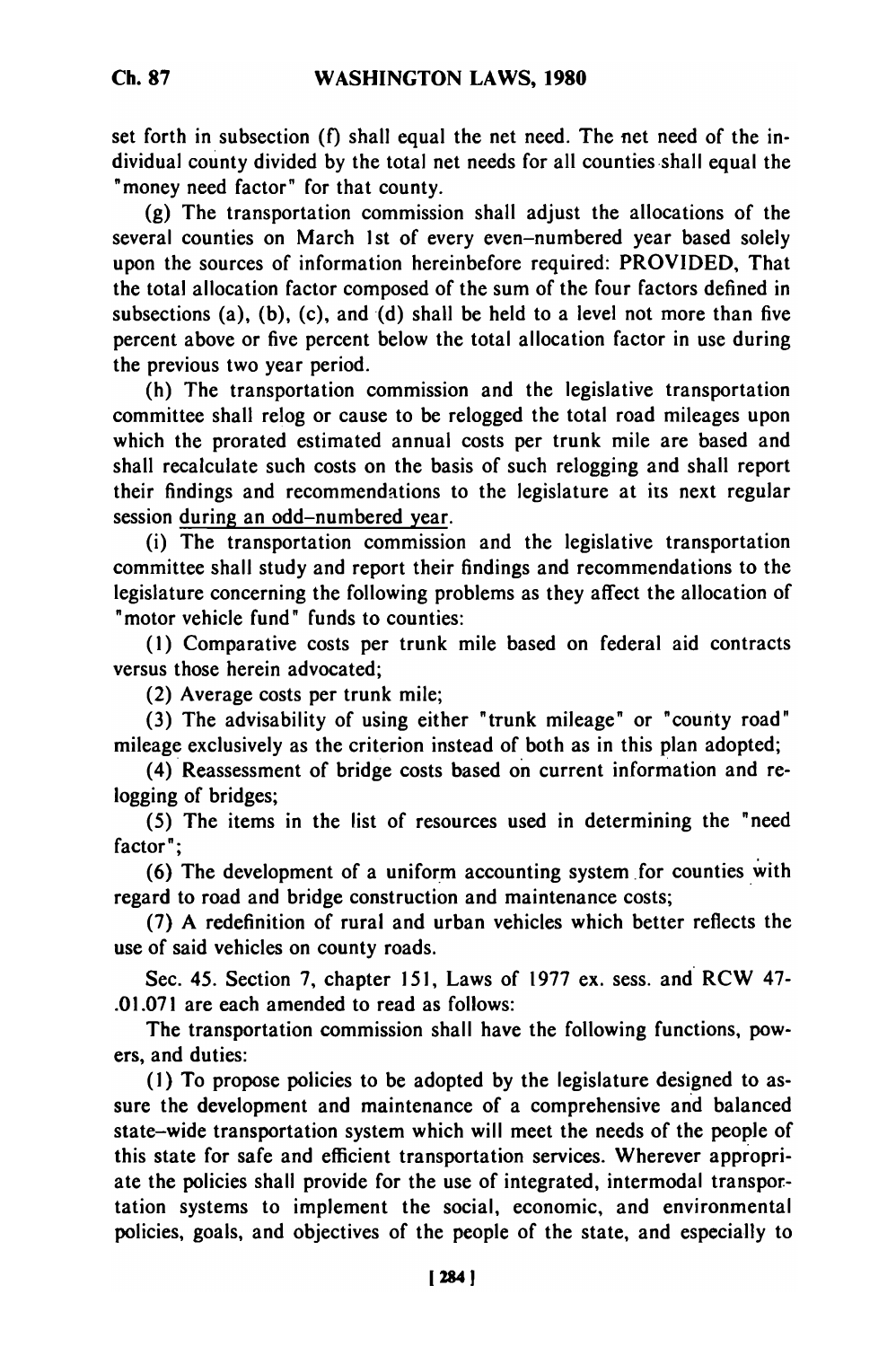conserve nonrenewable natural resources including land and energy. To this end the commission shall:

(a) Develop transportation policies which are based on the policies, goals, and objectives expressed and inherent in existing state laws;

**(b)** Inventory the adopted policies, goals, and objectives of the local and area-wide governmental bodies of the state and define the role of the state, regional, and local governments in determining transportation policies, in transportation planning, and in implementing the state transportation plan;

(c) Propose a transportation policy for the state, and after notice and public hearings, submit the proposal to the legislative transportation committee and the senate and house transportation committees **by** January **1, 1978,** for consideration in the next legislative session;

**(d)** Establish a procedure for review and revision of the state transportation policy and for submission of proposed changes to the legislature;

(e) To integrate the state-wide transportation plan with the needs of the elderly and handicapped, and to coordinate federal and state programs directed at assisting local governments to answer such needs;

(2) To establish the policy of the department to be followed **by** the secretary on each of the following items:

(a) To provide for the effective coordination of state transportation planning with national transportation policy, state and local land use policies, and local and regional transportation plans and programs;

**(b)** To provide for public involvement in transportation designed to elicit the public's views both with respect to adequate transportation services and appropriate means of minimizing adverse social, economic, environmental, and energy impact of transportation programs;

(c) To provide for the administration of grants in aid and other financial assistance to counties and municipal corporations for transportation purposes;

**(d)** To provide for the management, sale, and lease of property or property rights owned **by** the department which are not required for transportation purposes;

**(3)** To direct the secretary to prepare and submit to the commission a comprehensive and balanced state-wide transportation plan which shall be based on the transportation policy adopted **by** the legislature and applicable state and federal laws. After public notice and hearings, the commission shall adopt the plan and submit it to the legislative transportation committee and to the house and senate standing committees on transportation before January **1, 1980,** for consideration in the ((next)) **1980** regular legislative session. The plan shall be reviewed and revised  $((at-the-next))$ prior to each regular session of the legislature  $((\text{and biemially}))$  during an even-numbered year thereafter. **A** preliminary plan shall be submitted to such committees **by** January **1, 1979.**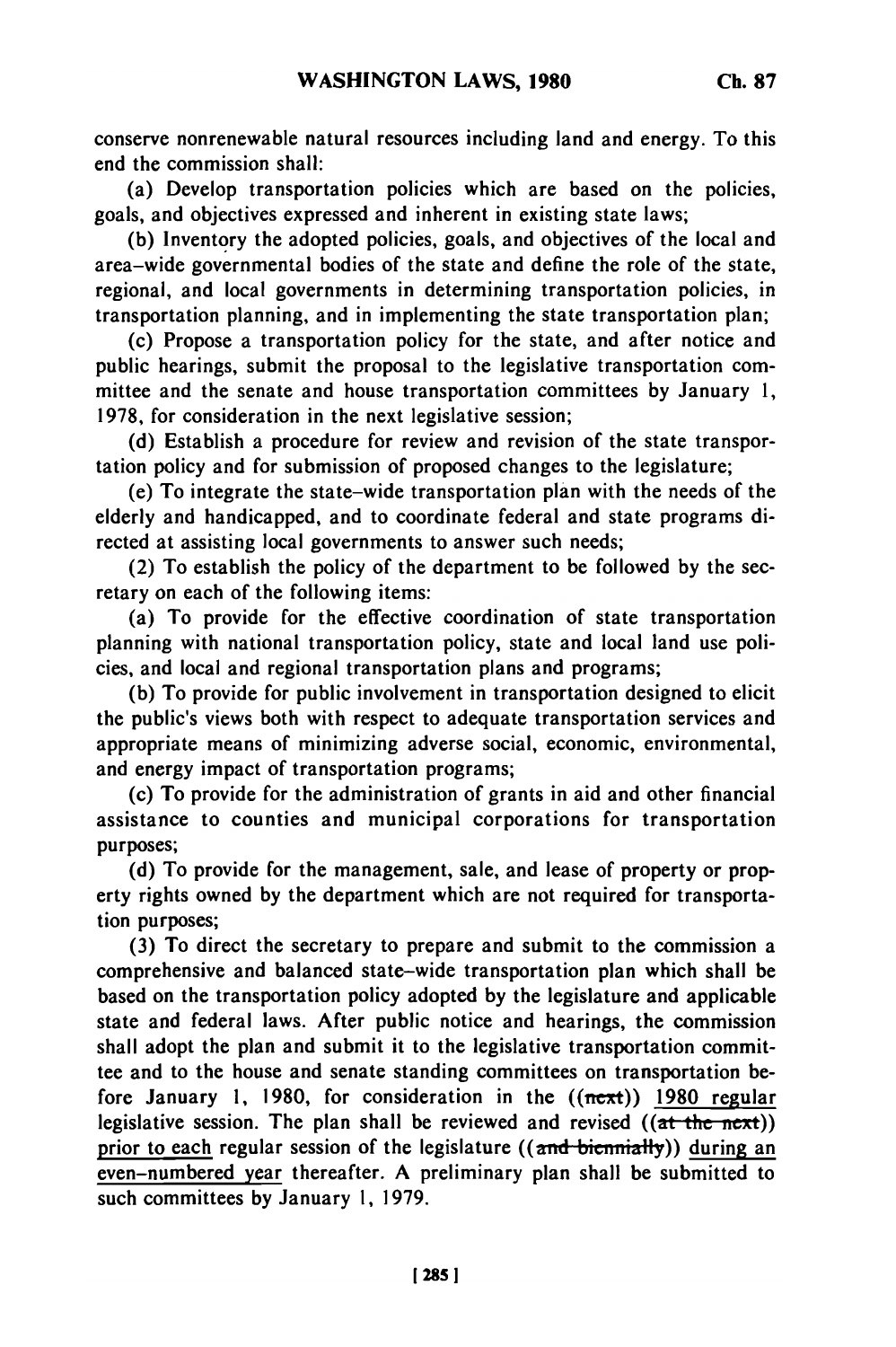The plan shall take into account federal law and regulations relating to the planning, construction, and operation of transportation facilities;

(4) To approve and propose to the governor and to the legislature prior to the convening of each regular session during an odd-numbered year a recommended budget for the operation of the department and for carrying out the program of the department for the ensuing biennium. The proposed budget shall separately state the appropriations to be made from the motor vehicle fund for highway purposes in accordance with constitutional limitations and appropriations and expenditures to be made from the general fund, or accounts thereof, and other available sources for other operations and programs of the department;

(5) To review and authorize all departmental requests for legislation;

(6) To approve the issuance and sale of all bonds authorized by the legislature for capital construction of state highways, toll facilities, Columbia Basin county roads (for which reimbursement to the motor vehicle fund has been provided), urban arterial projects, and aviation facilities;

(7) To adopt such rules, regulations, and policy directives as may be necessary to carry out reasonably and properly those functions expressly vested in the commission by statute;

(8) To delegate any of its powers to the secretary of transportation whenever it deems it desirable for the efficient administration of the department and consistent with the purposes of this title;

(9) To exercise such other specific powers and duties as may be vested in the transportation commission by this or any other provision of law.

Sec. 46. Section 1, chapter 166, Laws of 1979 ex. sess. and RCW 90- .03.247 are each amended to read as follows:

Whenever an application for a permit to make beneficial use of public waters is approved relating to a stream or other water body for which minimum flows or levels have been adopted and are in effect at the time of approval, the permit shall be conditioned to protect the levels or flows. No agency may establish minimum flows and levels or similar water flow or level restrictions for any stream or lake of the state other than the department of ecology whose authority to establish is exclusive, as provided in chapter 90.03 RCW and RCW 90.22.010 and 90.54.040. The provisions of other statutes, including but not limited to RCW 75.20.100 and chapter 43.21C RCW, may not be interpreted in a manner that is inconsistent with this section. In establishing such minimum flows, levels, or similar restrictions, the department shall, during all stages of development by the department of ecology of minimum flow proposals, consult with, and carefully consider the recommendations of, the department of fisheries, the state game commission, the state energy office, the department of agriculture, and representatives of the affected Indian tribes. Nothing herein shall preclude the department of fisheries, the game commission, the energy office, or the department of agriculture from presenting its views on minimum flow